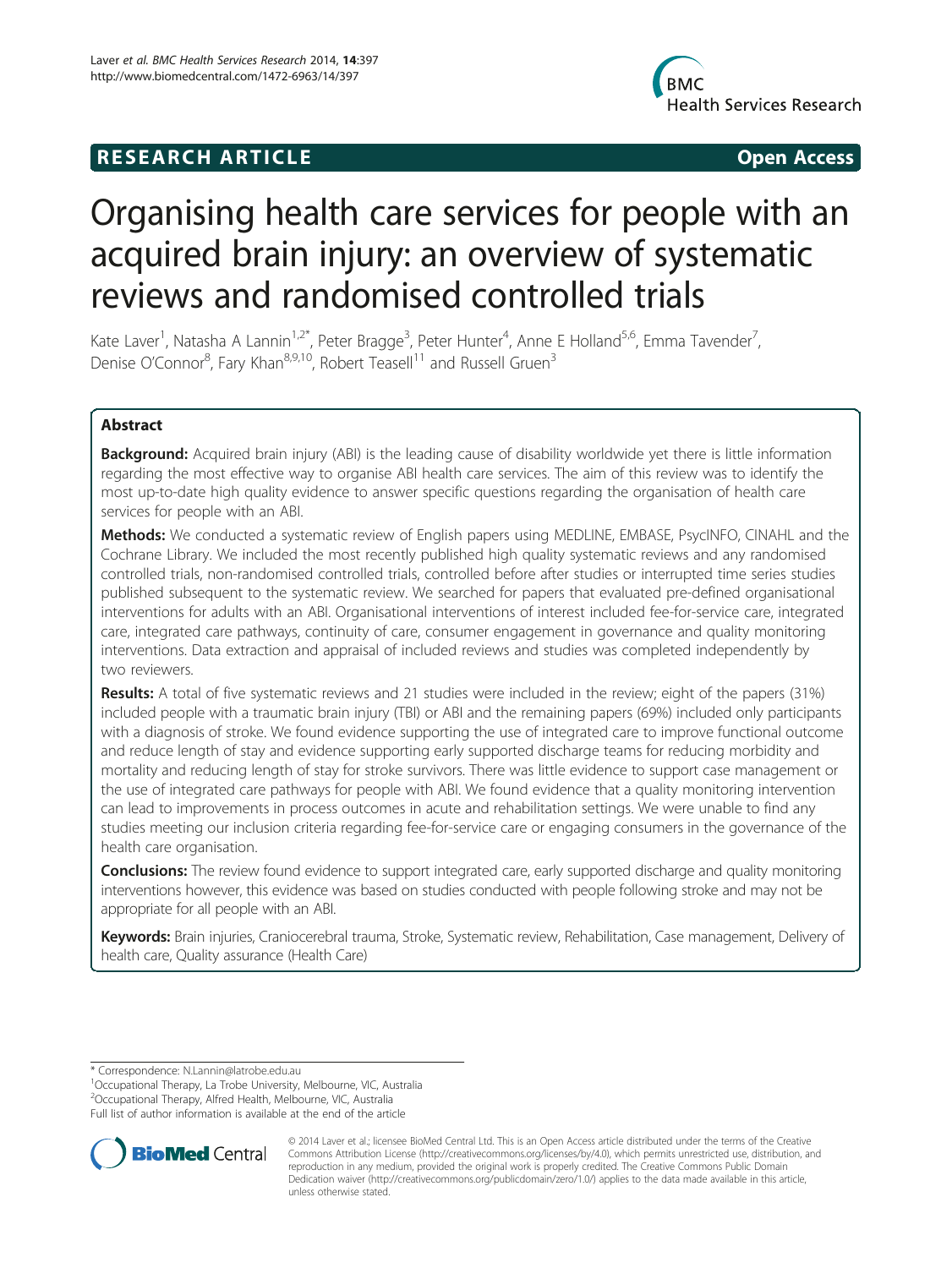## Background

Acquired brain injury is the most common cause of disability worldwide [\[1](#page-15-0)-[3\]](#page-15-0). The term ABI encompasses a number of different conditions including traumatic brain injury, hypoxic brain injury, stroke and brain tumour [[4](#page-15-0)]. These conditions may cause a complex combination of symptoms that require treatment from multiple health professionals. The effects of an ABI may be long-lasting and result in the need for long-term management [[5\]](#page-15-0). The incidence of ABI, frequency of limitations in functional ability that results from ABI, and costs associated with long term care mean that it is important that policy makers and health care organisations use the most effective and efficient methods to organise patient care.

Currently, the organisation of health care services for ABI varies across healthcare settings and countries and there is a lack of synthesised information regarding effective organisational interventions. Structuring services for people with an ABI is complex due to differences in case presentation, occupational goals and medical and functional needs. Differences between ABI aetiologies also lead to variation; the effects of stroke on the brain are much more focal in nature whereas TBI tends to lead to more generalised damage [\[6](#page-15-0)]. The needs of patients with ABI are often diverse [\[5](#page-15-0)], for example patients with stroke are more likely to be older, retired and may have made previous adjustments to their lifestyle due to ageing, whereas patients with traumatic brain injury tend to be of working age and are more likely to have family and work commitments. That said, the number of elderly people with TBI is on the rise and these patients tend to have worse medical outcomes than elderly stroke patients [[7\]](#page-15-0). Despite differences in characteristics and treatment goals, people with an ABI from all diagnoses are often treated in the same care settings and by the same health care team and indeed, current research suggests that care on a mixed neurological rehabilitation unit is not inferior to care in a diagnosticspecific rehabilitation unit [[8\]](#page-15-0). Understanding the research underpinning care provision across ABI is important because optimising care coordination can maximise rehabilitation potential, therefore optimising independence and quality of life.

One such source of evidence available to guide clinical care is the Evidence Based Review of Moderate to Severe Acquired Brain Injury (ABIEBR) ([www.abiebr.com](http://www.abiebr.com)) [\[9](#page-15-0)]. The ABIEBR is a continually updated review of evidence based interventions for persons with ABI. The ABIEBR includes several recommendations related to the organisation of care including: that care should be provided by dedicated multidisciplinary teams; with adherence to acute care guidelines, that rehabilitation should be provided early and at high intensity; and patients should have access to long term support and specialist programs (such as vocational rehabilitation). These recommendations were based on studies identified in their search; many of these were of low quality and thus the authors conclude that there is currently "insufficient evidence to draw any conclusions regarding the ideal structure of a complete model of ABI care" (p55). The definition of ABI used in the ABIEBR does not include stroke and thus, the large amount of research related to stroke is not considered in their summaries to date. The objective of this review was to identify the most up-to-date, high quality sources of evidence to answer specific questions of interest regarding organising health services for people with an acquired brain injury, inclusive of stroke.

#### Methods

This systematic review was undertaken to inform the development of a new brain injury rehabilitation unit. The research team were therefore interested in organisational interventions, that is, interventions that relate to the structure or delivery of health services. The research team identified seventeen relevant systematic review questions from the Cochrane Effective Practice and Organisation of Care (EPOC) Group taxonomy of interventions. The questions were presented to key stakeholders in the brain injury rehabilitation unit and the key stakeholders voted for the questions that were perceived to be of highest priority. Key stakeholders included ABI clinicians, healthcare administrators and researchers. Six research questions related to the organisation of health care services were addressed within this systematic review (see list of [Research](#page-2-0) [questions\)](#page-2-0). A protocol for the review was developed and registered with PROSPERO prior to undertaking the search [[10](#page-15-0)]. As the review involved the synthesis of already published research, ethics approval was not required.

## Inclusion criteria

#### Types of studies

The first step in the search was to identify high quality published systematic reviews for each question. Systematic reviews were not excluded on the basis of the types of primary studies included. Where there were more than one systematic review we included the most recent high quality review (as assessed using the AMSTAR checklist). We also included primary studies that were published subsequently to systematic reviews to ensure that we included the most recent evidence (see PRISMA flow diagram). Studies were considered if they were randomised controlled trials (RCTs), non-randomised controlled trials (NRCTs), controlled before after studies (CBAs) or interrupted time series studies (ITSs). Where we were unable to identify any systematic reviews to address a research question we summarised studies of the aforementioned designs. Studies published prior to 1980 were not included; the cut-off date was chosen in order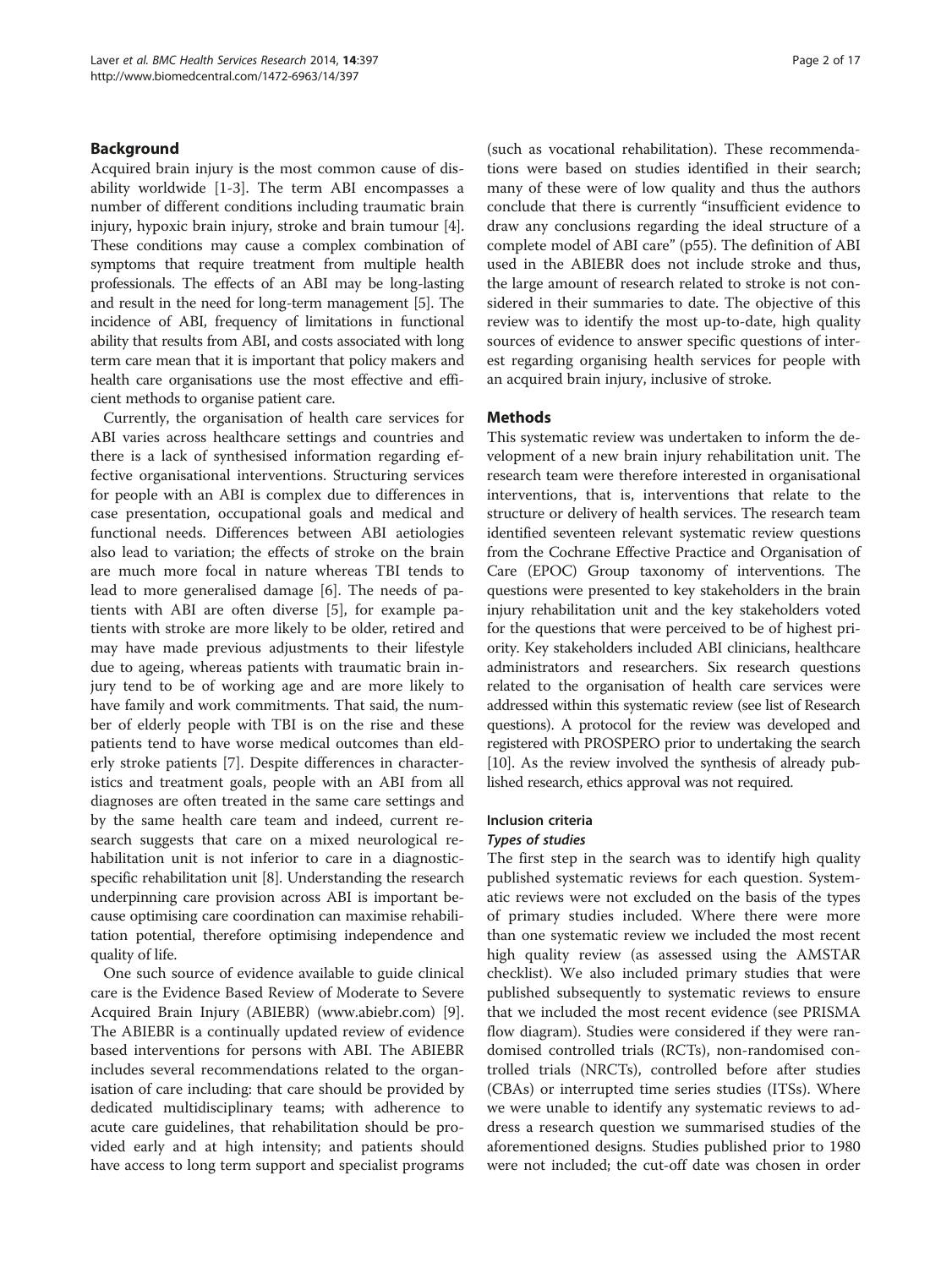<span id="page-2-0"></span>to ensure consistency with the ABIEBR. Conference proceedings were not included. Details of SRs and studies omitted from this review and the reasons for omission are presented in an Additional file [1](#page-14-0) (see file).

## Types of participants

Participants in included reviews and studies were aged  $\geq 16$  years with an acquired brain injury (as a result of trauma, lack of oxygen to the brain, stroke, tumours, infection, poisoning or substance abuse) [\[4](#page-15-0)] utilising acute care or rehabilitation services.

## Types of interventions

We included interventions that evaluated: (1) fee-forservice versus no fee-for-service or partial fee-for-service, (2) formal integration of services versus non-integrated care. Integrated care was defined as care provided by the same multidisciplinary team (this may have involved any configuration of medical, nursing or allied health) in comparison to care provided by two or more teams of any configuration. The multidisciplinary team providing the seamless care must have had the same direct management however may not have involved the same personnel) (3) care based on integrated care pathways versus usual care. An integrated care pathway (ICP) defines the expected course of events in the care of patients with a particular condition within a set time frame; ICPs are documented and staff are expected to adhere to the ICP. In order to be considered in this review, the pathway needed to be multidisciplinary (direct expected care behaviours in two or more professional groups). (4) a program of continuity of care versus no follow up, usual care or a lower quality model of continuity of care (eg fewer contacts involved). Studies examining the effect of follow up or case management within the same organisation or referral to one or more other organisations were included. The follow up was for any health care service (rehabilitation, counselling, or medication review) and was arranged following discharge from acute care or rehabilitation services. Case management was defined as the coordination of multidisciplinary care and reconciling this with patient needs. To be classified as case management, services needed to involve three or more of the following processes: entry screening, assessment, planning, coordination, monitoring and review, exit/closure planning, (5) consumer participation in governance versus no consumer participation or an alternative model of consumer participation, and (6) presence of quality monitoring systems versus no quality monitoring system or an alternative system.

## Types of outcome measures

The primary outcome measure was patient outcome. This included outcomes measured at the level of activity

or participation, health related quality of life, or mortality. The secondary outcomes were resource use, quality of care outcomes (such as adherence to recommended care) and participant satisfaction. Reviews or studies were not excluded based on the outcomes assessed.

The research questions addressed within the review are presented below:

## Research questions

- 1. Does the presence of a 'fee-for-service', paid either by the individual or insurer, improve outcomes for patients with ABI or the organisation in comparison to those where the individual or insurer does not pay 'fee-for-service'?
- 2. Does an integrated care model where acute and rehabilitation, or admitted and community/ ambulatory services are provided under one management team improve outcomes for patients with ABI or the organisation compared with care provided by separate management teams?
- 3. Does the use of an integrated care pathway (ICP) result in improved outcomes for the patient or the organisation compared to care which does not routinely adhere to an ICP?
- 4. Does enhancing the continuity of care by providing or organising follow up or case management improve outcomes for patients with ABI or the organisation in comparison to care where these services are not provided?
- 5. Does engaging consumers in governance of the health care organisation improve outcomes for patients with ABI or the organisation in comparison to models where there is no consumer participation in governance?
- 6. Does the presence or organisation of quality monitoring systems improve outcomes for patients with ABI or the organisation compared with those lacking quality monitoring systems?

## Searches undertaken

The following electronic databases were searched for eligible reviews and studies: Medline (Ovid) 1980-Week 4 January 2013; PsycINFO (Ovid) 1980-Week 4 January 2013; EMBASE (Ovid) 1980-Week 4 January 2013 and CINAHL (Ebsco)  $1980-21$ <sup>st</sup> February 2013. The search strategy was developed (by KL in consultation with all authors) for use in Ovid and adapted for CINAHL (see Additional file [2](#page-14-0) MEDLINE search strategy). The Cochrane Library (Cochrane Database of Systematic Reviews, Database of Abstracts of Reviews and Effects and the Cochrane Central Register of Controlled Trials) was searched on the 26<sup>th</sup> of January 2013 using the MESH terms 'stroke' and craniocerebral trauma'. The Cochrane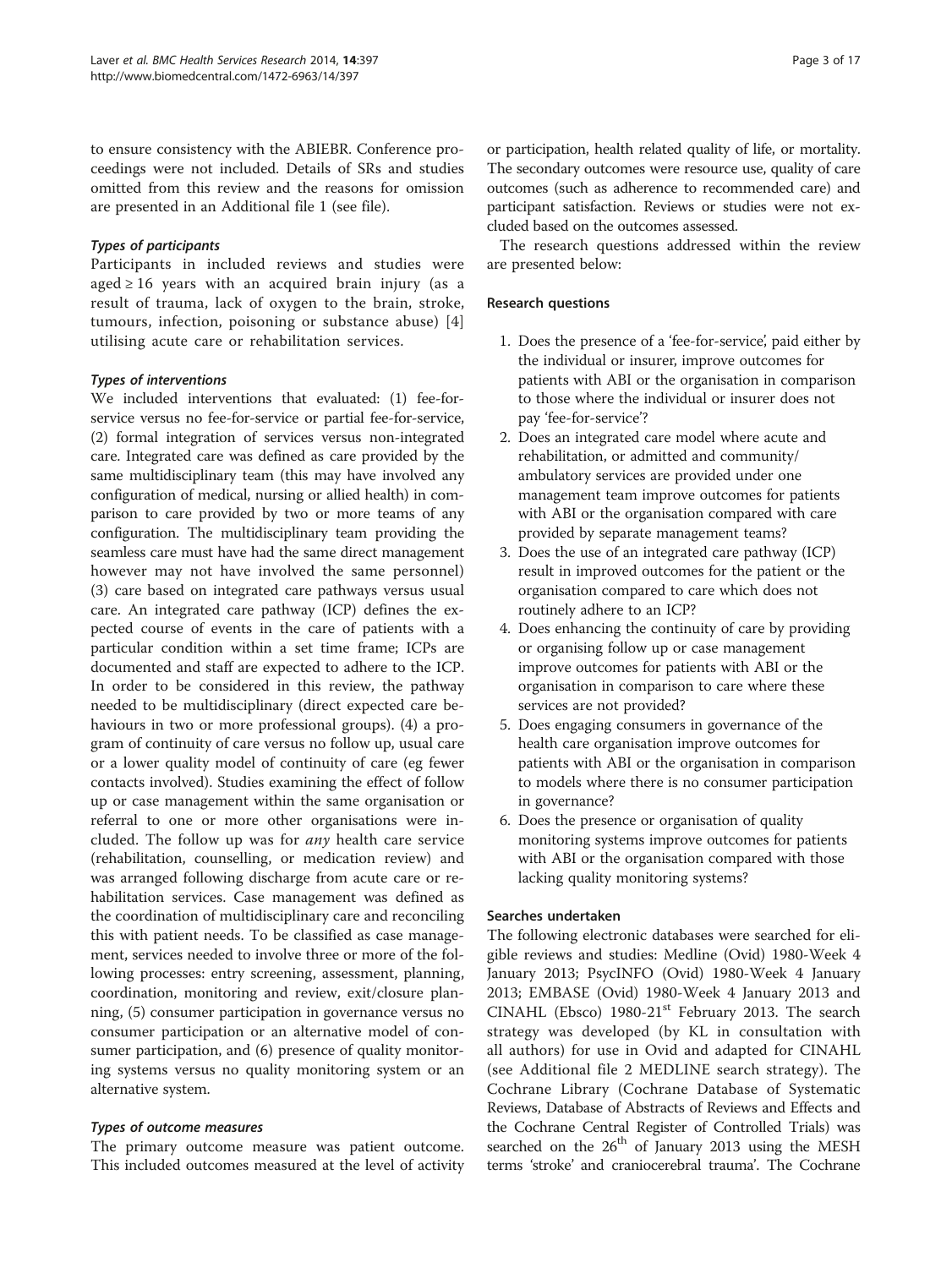EPOC Group trials register was searched on the  $13<sup>th</sup>$  of February 2013.

## Data collection and analysis

One author (KL) reviewed all titles and abstracts elicited in the search to determine whether they met the inclusion criteria. Papers identified as being potentially relevant were obtained in full text and reviewed independently by two people (KL and LP). Disagreements were resolved by discussion or moderation by a third author (NL). Reasons for the exclusion of studies obtained in full text were recorded. The following data was extracted by one author (KL) and checked for accuracy by a second person (LP): review or study authors, date of publication, setting, study design, participant eligibility criteria, number of participants, intervention details, comparator details, type and timing of outcome measures, results and the authors' conclusion. Studies were assessed independently by two people (KL and LP or DW) using the AMSTAR checklist [[11](#page-15-0)] for systematic reviews, PEDro scale [[12](#page-15-0)] for RCTs or Downs and Blacks Scale [\[13\]](#page-15-0) for all other study designs.

The details of the included papers were summarised by research question and study type and presented in tables. No additional quantitative synthesis was conducted. Levels of evidence were described using the classification system used within the ABIEBR [[9\]](#page-15-0) which was based on the levels of evidence used by the United Stated Agency for Health Care Policy and Research Guidelines for Stroke Rehabilitation. Within this classification system, evidence is described as Level I if the findings are supported by the results of one or more RCTs of at least good quality (PEDro  $\geq 6$ ) and Level II if the findings are supported by a single RCT of at least "fair quality" (RCT <6 PEDro), NRCTs and Cohort studies.

## Results

The search resulted in 11,880 citations of which 11,301 were excluded because the abstract revealed the study did not meet the inclusion criteria. Full text articles were obtained for the remaining 579 citations. A further 519 studies were excluded because they did not meet the inclusion criteria. We identified a total of 15 SRs, 43 RCTs and two NRCTs that addressed the study design, types of participants and intervention relevant to this review. We then reviewed the papers to identify the most recent, high quality systematic reviews and subsequently published studies; we included a total of five SRs, 20 RCTs and one NRCT in this final review. (Refer to Figure [1](#page-4-0) PRISMA flow diagram).

We were unable to identify any SRs or studies meeting our inclusion criteria that addressed the research questions relating to fee-for-service or consumer involvement. Results for the remaining research questions are summarised below.

#### Integrated care

#### Description of reviews and studies

We were unable to identify any SRs that examined the effectiveness of integrated care (where acute and rehabilitation, or admitted and community/ambulatory services were provided under one management team) compared to care provided by different management teams for people with an ABI. Three RCTs [\[14-16\]](#page-15-0) were identified as meeting the inclusion criteria for this research question (See Table [1](#page-5-0)). No NRCT, CBA or ITS studies were identified which addressed this research question.

One RCT conducted in Norway (n = 320) compared a 'chain of care' provided by one team from the acute stroke unit to the community with a more fragmented care approach [[14\]](#page-15-0). The 'chain' started in the acute stroke unit, involved facilitation of discharge and coordination of additional rehabilitation and follow up in the community. The second trial  $(n = 81)$  also compared integrated care from the acute stroke unit to the home with usual care which involved at least two different health care teams [[15](#page-15-0)]. The team providing the care were associated with the stroke unit and provided outreach rehabilitation in the home. Finally, a three-armed trial compared comprehensive stroke unit care which comprised acute care and rehabilitation to acute care provided by a mobile stroke team on general wards to care provided by a domiciliary stroke team [[16\]](#page-15-0). There were several differences between the interventions provided in each of the study arms within this trial and the level of integration of care was one of several elements that varied. Consistent across all of the included studies  $(n = 3)$ , was that they all recruited stroke survivors who predominantly had a moderate level of disability.

## Quality of reviews and studies

The three included RCTs were all conducted in Europe and assessed as being of good quality (PEDro score  $\geq 6/10$ ) with large sample sizes ( $n = 81$  to  $n = 320$ ).

## Effects of interventions

Patient outcomes Two of the RCTs reported on mortality; of these, one of the trials found that there were reduced odds of mortality in the integrated care group at three, six and 12 months (OR 0.37; 95%CI 0.21 to 0.66 at 12 months) [[16\]](#page-15-0) whereas the other RCT found that there were similar levels of mortality between groups [\[14\]](#page-15-0). All three included RCTs reported on participants' level of dependence in activities of daily living following intervention [\[15-17](#page-15-0)]. While one of the RCTs found no significant differences between groups [[15](#page-15-0)], the others both reported more favourable outcomes for the integrated care group; Indredavik and colleagues (2000) reported that a higher proportion of participants were independent six months after stroke as measured using the Rankin Scale (65% vs 52%, odds ratio (OR) = 1.72; 95% CI 1.10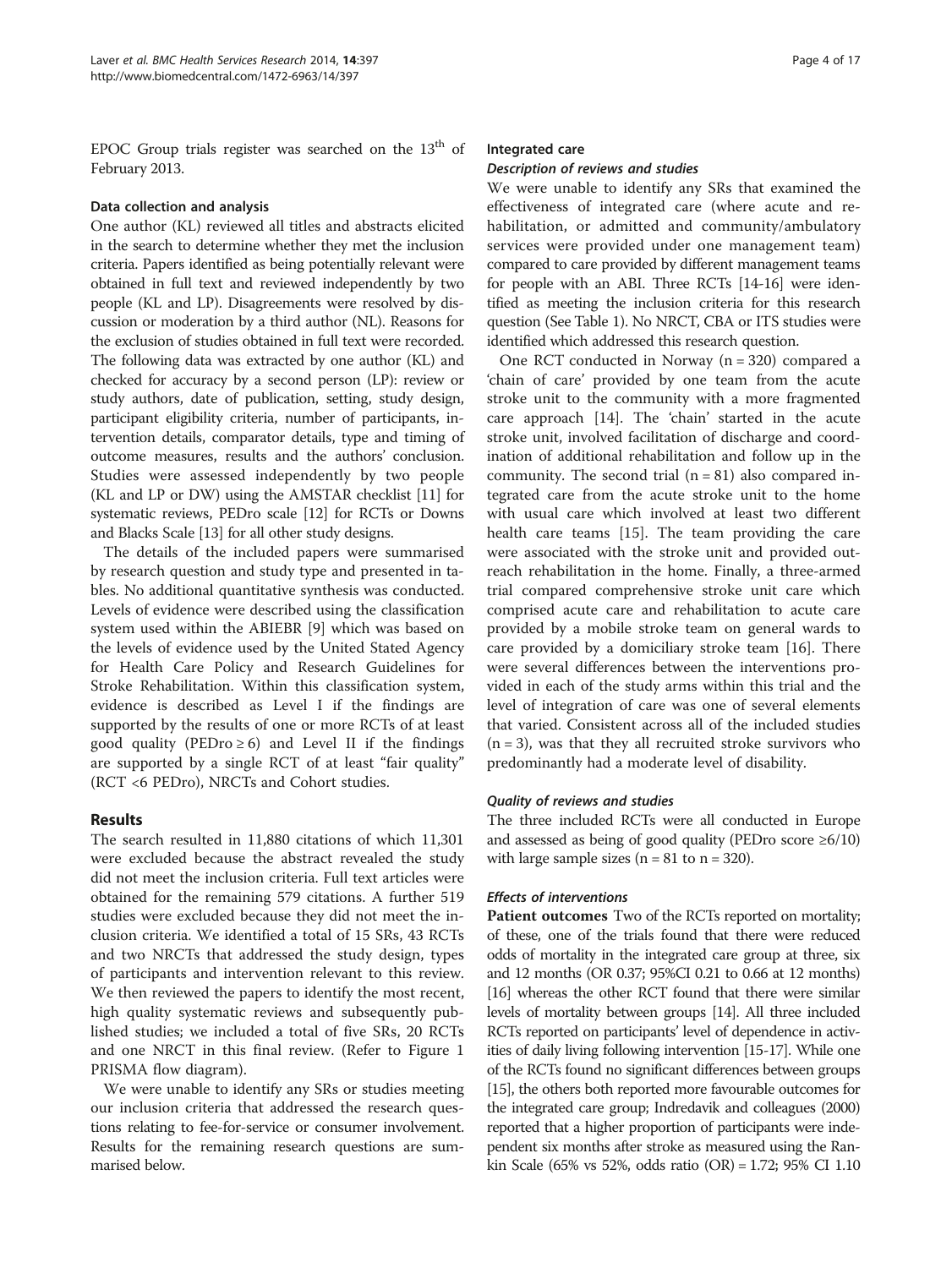<span id="page-4-0"></span>

to 2.70) [\[14\]](#page-15-0). In addition, Kalra and colleagues found that more participants in the integrated care group had a favourable outcome on the Barthel Index (scores 15–20 out of 20) than those receiving care from the mobile stroke team at three (OR 1.16; 95% CI 1.02 to 1.32) and 12 months (OR 1.27; 95% CI 1.12 to 1.44) [[16](#page-15-0)]. Two of the RCTs reported on the impact on health related quality of life. One of the RCTs found no significant differences between groups [\[15](#page-15-0)] whereas the other RCT found that participants in the intervention group reported significantly improved quality of life (mean score 78.9 vs 75.2) [[14](#page-15-0)].

Secondary outcomes All three RCTs reported on length of stay with variability in the findings. One RCT found that the total duration of hospital stay was similar between groups [\[16](#page-15-0)] while the remaining studies both reported a positive effect of the intervention on length of hospital stay. One RCT found that there was a 52% reduction in length of hospital stay for the integrated care group (mean of 14 days vs 29 days) [\[15\]](#page-15-0) and the other found that the combined stroke unit plus rehabilitation unit length of stay was statistically shorter in the integrated care group (mean of 19 days vs 31 days) [\[14](#page-15-0)]. Finally, one of the RCTs assessed participant satisfaction and found that the group receiving integrated care reported statistically significant higher satisfaction with active participation in treatment program planning [\[15\]](#page-15-0).

In summary, there is Level I evidence from three RCTs that the provision of integrated care may result in similar or reduced levels of mortality and similar or improved functional outcome when compared with a more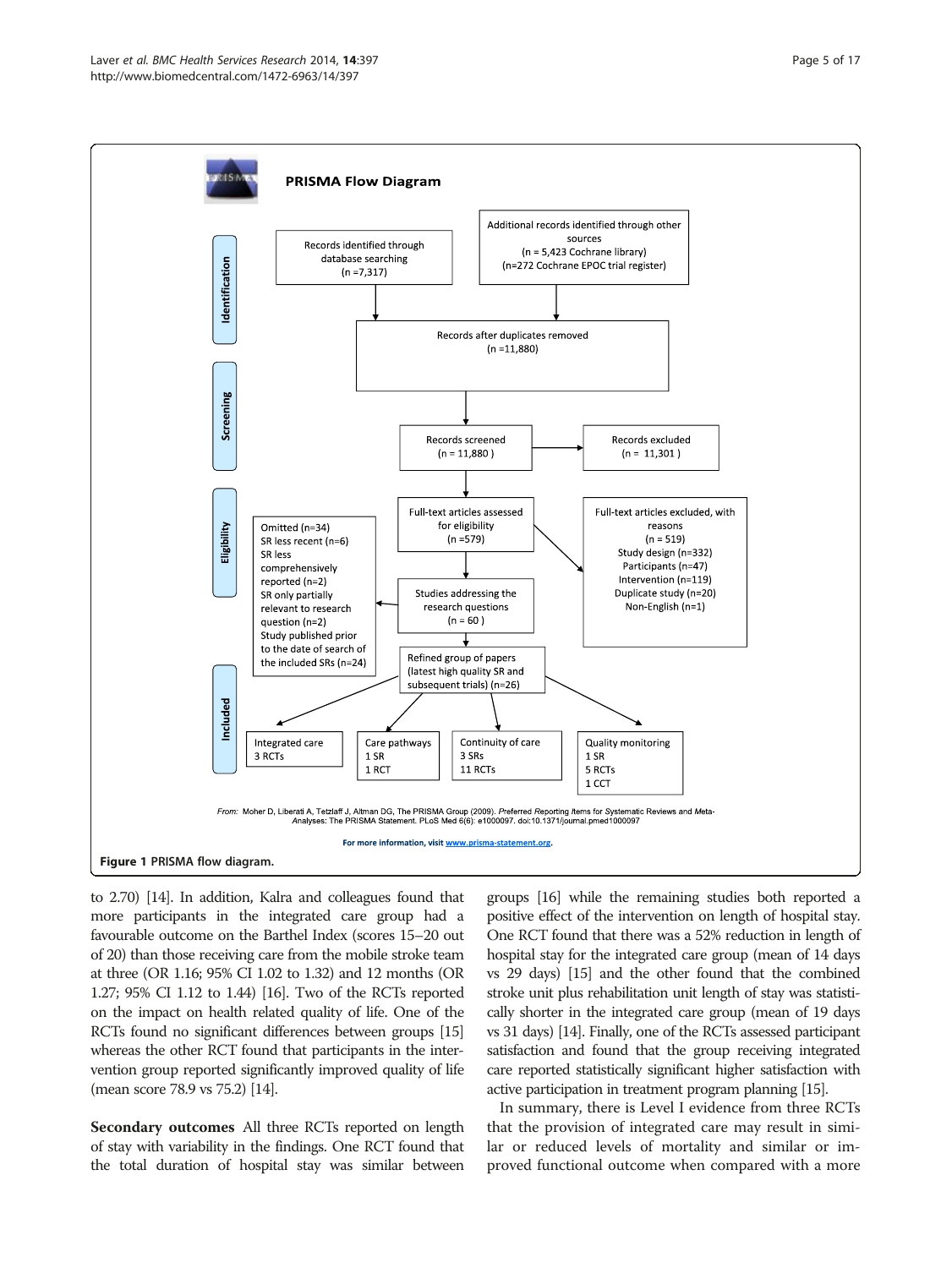#### <span id="page-5-0"></span>Table 1 Integrated care

| Study                          | <b>Patient</b>                | Intervention/Comparator                                                                           | <b>Outcomes</b>                                                                  | <b>Results</b>                                                                                                                                                                                                                                                         |  |
|--------------------------------|-------------------------------|---------------------------------------------------------------------------------------------------|----------------------------------------------------------------------------------|------------------------------------------------------------------------------------------------------------------------------------------------------------------------------------------------------------------------------------------------------------------------|--|
| Indredavik 2000                | Patients with                 | I: Chain of care provided by a mobile<br>stroke team from the acute setting<br>into the community | ADL function and independence,<br>living situation, death, LOS                   | Patients receiving integrated care had<br>improved functional outcome at<br>6 months (65% of the intervention<br>group vs 52% of the control group<br>were independent) and 1 year (56%<br>of the intervention group vs 45% of<br>the control group were independent). |  |
| Design: RCT                    | acute stroke                  |                                                                                                   |                                                                                  |                                                                                                                                                                                                                                                                        |  |
| Size: $N = 320$                |                               |                                                                                                   |                                                                                  |                                                                                                                                                                                                                                                                        |  |
| Setting: Hospital<br>to home   |                               |                                                                                                   |                                                                                  |                                                                                                                                                                                                                                                                        |  |
| Norway                         |                               | C: Acute care and community care                                                                  |                                                                                  | Length of stay and levels of mortality<br>on the acute stroke unit were similar.                                                                                                                                                                                       |  |
| PEDro: 6/10                    |                               | provided by different intervention<br>teams                                                       |                                                                                  |                                                                                                                                                                                                                                                                        |  |
| <b>Kalra 2000</b>              | Patients with                 | I: Comprehensive stroke ward (acute                                                               | Mortality, ADL function, living<br>situation, length of stay and<br>resource use | There was a statistically significant<br>reduction in mortality in the<br>comprehensive care group in<br>comparison to the group receiving<br>general ward care (OR 0.39 (95% CI                                                                                       |  |
| Design: RCT                    | acute stroke                  | and rehabilitation care provided)                                                                 |                                                                                  |                                                                                                                                                                                                                                                                        |  |
| Size: $N = 457$                |                               |                                                                                                   |                                                                                  |                                                                                                                                                                                                                                                                        |  |
| Setting: Hospital              |                               | I: Domiciliary multidisciplinary                                                                  |                                                                                  |                                                                                                                                                                                                                                                                        |  |
| <b>United Kingdom</b>          |                               | stroke team                                                                                       |                                                                                  |                                                                                                                                                                                                                                                                        |  |
| <b>PEDro: 8/10</b>             |                               | C: General ward with care from hospital<br>based mobile stroke team                               |                                                                                  |                                                                                                                                                                                                                                                                        |  |
| <b>Widen Holmqvist</b><br>1998 | Patients with<br>acute stroke | I: Care provided by a hospital outreach<br>team from the acute setting into the                   | Resource use, caregivers QOL<br>and time spent caring, patient                   | There were no statistically significant<br>differences in outcome between<br>groups at 3 or 12 months. Patients in<br>the control group spent significantly<br>more days in inpatient services                                                                         |  |
| Design: RCT                    |                               | community                                                                                         | satisfaction, Sickness Impact<br>Profile, ADL function and                       |                                                                                                                                                                                                                                                                        |  |
| Size: $N = 81$                 |                               |                                                                                                   | independence                                                                     |                                                                                                                                                                                                                                                                        |  |
| Setting: Hospital<br>to home   |                               | C: Acute care, rehabilitation and/or<br>community care provided by                                |                                                                                  | (mean of 29 days vs mean of 14 days)                                                                                                                                                                                                                                   |  |
| Sweden                         |                               | different teams                                                                                   |                                                                                  |                                                                                                                                                                                                                                                                        |  |
| <b>PEDro: 7/10</b>             |                               |                                                                                                   |                                                                                  |                                                                                                                                                                                                                                                                        |  |

fragmented approach. Furthermore, integrated care models used between the acute and home rehabilitation setting may result in a significantly reduced length of stay in acute services.

#### Care pathways

#### Description of reviews and studies

We identified a Cochrane Review published in 2004 [\[17](#page-15-0)] and a RCT published in 2011 [\[18\]](#page-15-0) that assessed the effects of integrated care pathways (ICPs) in stroke care (See Table [2](#page-6-0)). No NRCT, CBA or ITS studies were identified which addressed this research question. The Cochrane Review conducted by Kwan and colleagues included ten studies (three RCTs, seven NRCTs) with a total of 2013 participants. Care pathways were defined as a plan of care that "involved two or more of the following aspects of care: assessment, investigation, diagnosis, or treatment and involved two or more disciplines" [\[17](#page-15-0)]. The care provided for the control group was poorly described in all studies although appeared to be usual care and studies took place in both acute care and rehabilitation units. The included RCT conducted by Middleton and colleagues used a cluster design to evaluate the use of an ICP designed to manage fever, hyperglycaemia and swallowing on an acute stroke unit [\[18\]](#page-15-0). The trialists randomised 19 Australian acute stroke units and obtained data for 1696 participants.

## Quality of reviews and studies

The Cochrane Review was of high quality meeting 7 of the 11 AMSTAR criteria however the authors reported that care needed to be taken in interpretation of the results as there were issues with the methodology and reporting of included studies.

The RCT conducted by Middleton and colleagues was of high quality (PEDro score =  $9/10$ ).

## Effects of interventions

Patient outcomes The SR and RCT both reported mortality rates post-intervention. The SR was unable to find any effects on mortality associated with use of an ICP. In contrast, the RCT found that patients receiving the intervention were significantly less likely to be dead or dependent at 90 days than patients receiving usual care (42% vs 58%, difference in absolute change = 15.7% (95% CI 5.8 to 25.4)). The SR and RCT both examined effects on quality of life; the SR identified evidence (based on one RCT [[19\]](#page-15-0)) that self-reported quality of life was significantly lower in the ICP group at six months whereas the RCT found that patients in the ICP group were more likely to have higher scores on the physical health component of the quality of life assessment tool (difference in absolute change = 3.4 (95% CI 1.2 to 5.5)) [\[19](#page-15-0)].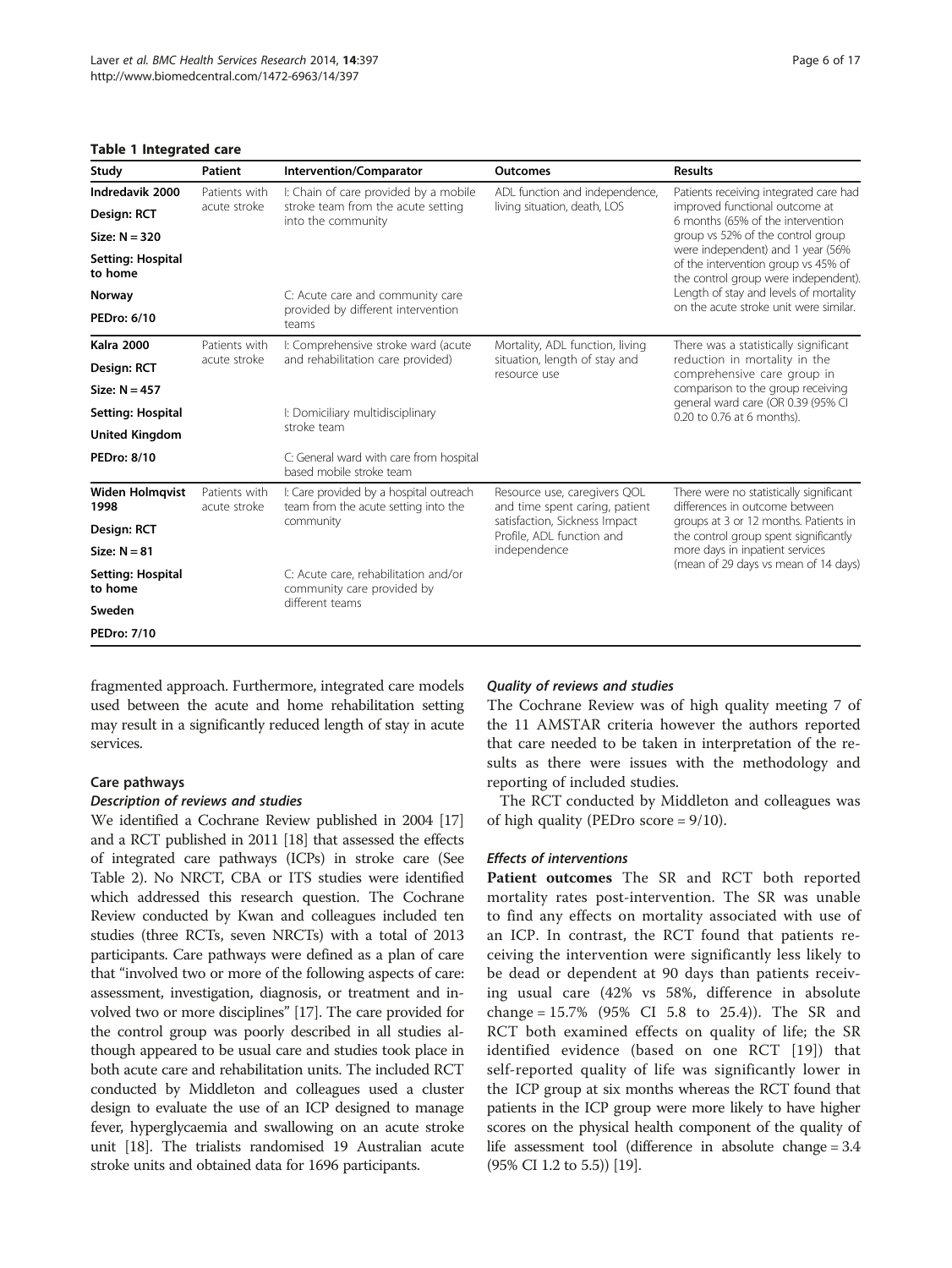<span id="page-6-0"></span>Table 2 Care pathways

| Study                 | Patient                       | Intervention/Comparator                                                           | Outcomes                                                                  | <b>Results</b>                                                                                                                                                                         |
|-----------------------|-------------------------------|-----------------------------------------------------------------------------------|---------------------------------------------------------------------------|----------------------------------------------------------------------------------------------------------------------------------------------------------------------------------------|
| <b>Kwan 2004</b>      | Patients with<br>acute stroke | I: Integrated care pathway                                                        | Death or dependency, complications,                                       | There do not appear to be benefits in<br>the implementation of an ICP and it is<br>possible that use is associated with<br>reduced patient satisfaction and QOL                        |
| Design: SR            |                               | C: No integrated care pathway                                                     | readmission, use of investigations,<br>patient satisfaction, LOS, cost of |                                                                                                                                                                                        |
| Size: 10 studies      |                               |                                                                                   | hospitalisation, QOL                                                      |                                                                                                                                                                                        |
| <b>Setting: Acute</b> |                               |                                                                                   |                                                                           |                                                                                                                                                                                        |
| <b>AMSTAR: 7/11</b>   |                               |                                                                                   |                                                                           |                                                                                                                                                                                        |
| <b>Middleton 2011</b> | Patients with<br>stroke       | I: Integrated care pathway<br>directed at fever, hyperglycaemia<br>and swallowing | Death or dependency, ADL function,<br>QOL, LOS, processes of care         | Patients managed using the ICP were<br>less likely to be dead or dependent at<br>90 days (42% in the intervention group<br>vs 58% in the control group, number<br>needed to treat 6.4) |
| Design: Cluster RCT   |                               | C: No integrated care pathway                                                     |                                                                           |                                                                                                                                                                                        |
| Size: $N = 735$       |                               |                                                                                   |                                                                           |                                                                                                                                                                                        |
| <b>Setting: Acute</b> |                               |                                                                                   |                                                                           |                                                                                                                                                                                        |
| Australia             |                               |                                                                                   |                                                                           |                                                                                                                                                                                        |
| <b>PEDro: 9/10</b>    |                               |                                                                                   |                                                                           |                                                                                                                                                                                        |

Secondary outcomes The SR and RCT both reported on resource use; the SR reported that readmissions to hospital were lower in the ICP group (based on one RCT and one NRCT (OR 0.11, 95% CI 0.03 to 0.39). The data from the SR related to length of stay was conflicting with two RCTs [[19,20\]](#page-15-0) finding increased length of stay and two NRCTs [\[21,22\]](#page-15-0) finding shorter length of stay in the ICP group. The RCT conducted by Middleton and colleagues found no significant differences in length of hospital stay between groups [[19](#page-15-0)]. The SR examined the effects of ICP use on patient satisfaction and found some evidence (based on one randomised study [\[20](#page-15-0)] that patient satisfaction (as rated on a scale of one to ten) was significantly lower in participants receiving care based on an ICP (Weighted Mean Difference (WMD) -1.1, 95% CI −1.91 to −0.29).

Based on the available evidence from one SR, there is currently a lack of evidence supporting the implementation of ICPs to improve patient outcomes for people with ABI and limited evidence that ICPs may reduce patient satisfaction and quality of life compared to usual care. However, there is conflicting Level I evidence from one high quality RCT that a specific pathway used on an acute stroke unit to manage fever, hyperglycaemia and swallowing can improve patient outcome of death or dependency at 90 days compared with usual care [[18\]](#page-15-0).

#### Continuity of care

A large number of reviews and studies were identified which addressed this research question. The purpose and content of intervention approaches varied and to assist in interpretation we categorised these into three main approaches: 'continuity of care - case management', 'continuity of care - early supported discharge' and 'continuity of care - short term program based on consultation'. The 'short term program' category involved interventions that were short (one to three sessions), delivered by a health professional and focussed on assessment and subsequent referral to other agencies. In all categories interventions were conducted either faceto-face, via telephone calls or using a combination of these methods. Details of the individual studies are presented in Table [3](#page-7-0) and findings are summarised by intervention category.

#### Continuity of care - case management

Description of reviews and studies In the category of case management we included two SRs due to differences in the participants involved; one involved only people with stroke and the other involved only people with TBI. A Cochrane review published by Ellis and colleagues in 2010 included 16 RCTs that examined the effectiveness of stroke liaison workers for patients fol-lowing stroke [\[23\]](#page-15-0). We found one RCT  $(n = 380)$  published after the search date of the SR that examined the effects of a six month case management intervention for people with stroke on discharge from acute care[\[24\]](#page-15-0). In addition, a systematic review published in 1999 examined the effectiveness of case management for patients following traumatic brain injury [\[25](#page-15-0)]. Since then, three RCTs involving people with a TBI have assessed the evidence for a case management intervention [\[26](#page-15-0)-[28\]](#page-15-0). Another RCT examined the evidence for case management focussed on returning people with an ABI to work [\[29](#page-15-0)]. The participant group comprised seven people with TBI, six people with cerebral infarcts, seven people with intracranial haemorrhage and two people with other diagnoses.

#### Quality of reviews and studies

The SR involving people with stroke was recently published, involved a large number of RCTs  $(n = 16)$  and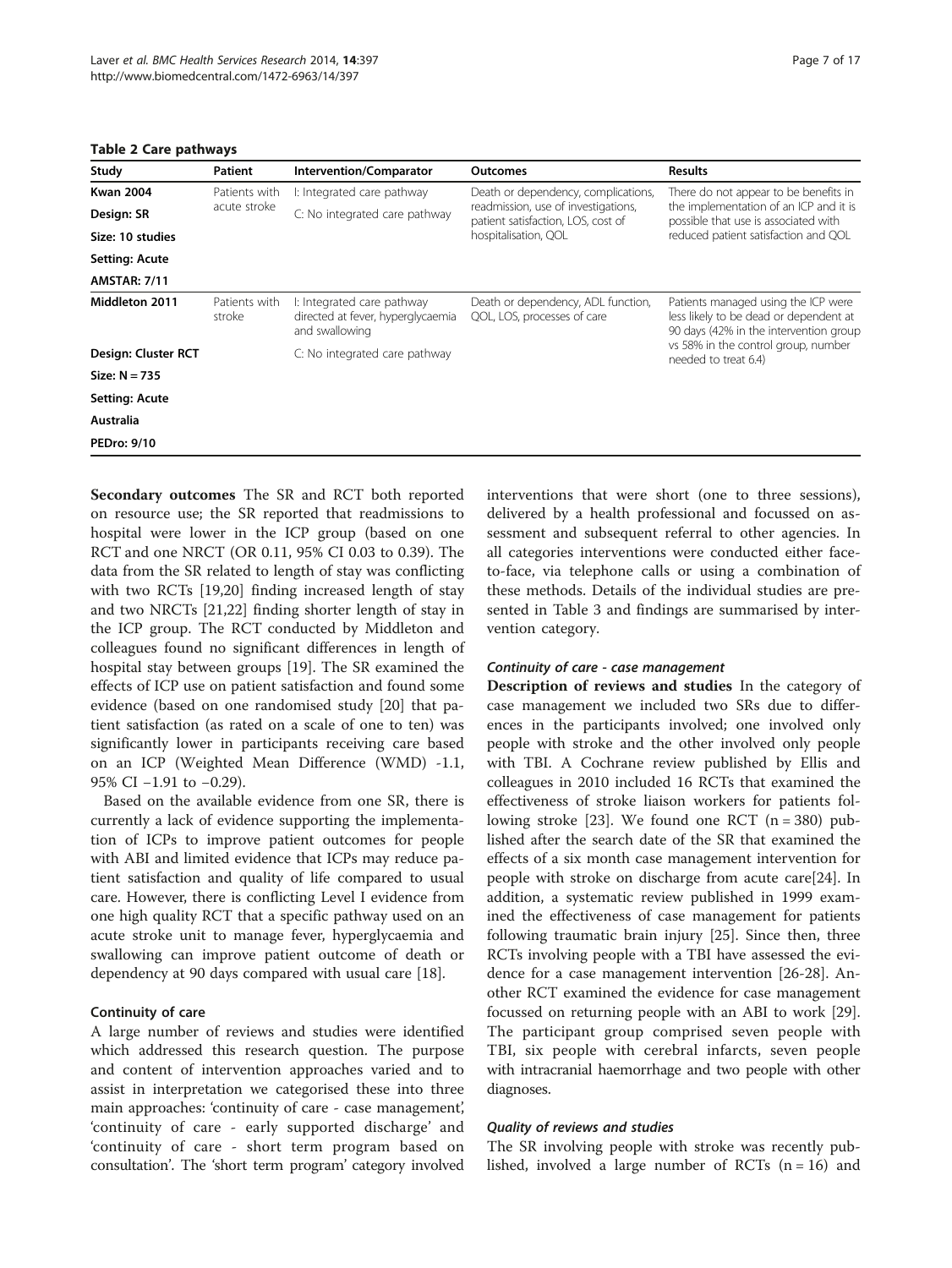## <span id="page-7-0"></span>Table 3 Continuity of care

| Study                                   | <b>Patient</b>          | Intervention/Comparator                                                                                                                                                                                             | Outcomes                                                                                                                                             | <b>Results</b>                                                                                                                                                                                                              |
|-----------------------------------------|-------------------------|---------------------------------------------------------------------------------------------------------------------------------------------------------------------------------------------------------------------|------------------------------------------------------------------------------------------------------------------------------------------------------|-----------------------------------------------------------------------------------------------------------------------------------------------------------------------------------------------------------------------------|
| Case management                         |                         |                                                                                                                                                                                                                     |                                                                                                                                                      |                                                                                                                                                                                                                             |
| <b>Ellis 2010</b>                       | Patients<br>with stroke | I: Stroke liason worker<br>C: Alternative care or no                                                                                                                                                                | Subjective health, function,                                                                                                                         | Patients with mild to moderate                                                                                                                                                                                              |
| Design: SR                              |                         |                                                                                                                                                                                                                     | participation, death,<br>institutionalisation, mood,                                                                                                 | disability had a significant<br>reduction in dependence                                                                                                                                                                     |
| Size: 16 studies                        |                         | post-discharge care                                                                                                                                                                                                 | stroke related knowledge,                                                                                                                            | (OR 0.62, 95% CI 0.44 to 0.87)                                                                                                                                                                                              |
| Setting: Predominantly<br>community     |                         |                                                                                                                                                                                                                     | health service utilisation,<br>patient satisfaction                                                                                                  | and there were reports of higher<br>patient and carer satisfaction<br>however there was no other                                                                                                                            |
| <b>AMSTAR: 8/11</b>                     |                         |                                                                                                                                                                                                                     |                                                                                                                                                      | evidence that the intervention<br>improves outcome.                                                                                                                                                                         |
| Chesnut 1999                            | Patients                | I: Long term care coordination                                                                                                                                                                                      | General functional status                                                                                                                            | There was a lack of high quality<br>studies and studies included in<br>the review reported conflicting                                                                                                                      |
| Design: SR                              | with TBI                |                                                                                                                                                                                                                     |                                                                                                                                                      |                                                                                                                                                                                                                             |
| Size: 3 studies                         |                         |                                                                                                                                                                                                                     |                                                                                                                                                      | results therefore the authors                                                                                                                                                                                               |
| Setting:                                |                         |                                                                                                                                                                                                                     |                                                                                                                                                      | were unable to make clear<br>recommendations on the                                                                                                                                                                         |
| Community                               |                         |                                                                                                                                                                                                                     |                                                                                                                                                      | evidence for this approach.                                                                                                                                                                                                 |
| <b>AMSTAR: 3/11</b>                     |                         |                                                                                                                                                                                                                     |                                                                                                                                                      |                                                                                                                                                                                                                             |
| <b>Allen 2009</b>                       | Patients with           | I: 6 months of follow up                                                                                                                                                                                            | NIHSS, TUG, physical                                                                                                                                 | There was little difference                                                                                                                                                                                                 |
| Design: RCT                             | stroke                  | contact from an Advanced<br>Practice nurse who worked                                                                                                                                                               | performance test, mortality,<br>institutionalisation, QOL,<br>mgt of post-stroke<br>complications, stroke<br>knowledge and lifestyle<br>modification | between groups at 6 months.<br>The intervention group had<br>slightly improved lifestyle<br>management and stroke<br>knowledge.                                                                                             |
| Size: $N = 380$                         |                         | with the GP to implement a                                                                                                                                                                                          |                                                                                                                                                      |                                                                                                                                                                                                                             |
| Setting: Acute to community             |                         | care plan, organised further<br>services and provided education                                                                                                                                                     |                                                                                                                                                      |                                                                                                                                                                                                                             |
| <b>United States</b>                    |                         |                                                                                                                                                                                                                     |                                                                                                                                                      |                                                                                                                                                                                                                             |
| <b>PEDro: 8/10</b>                      |                         | C: Usual care plus provision of<br>written stroke related education.                                                                                                                                                |                                                                                                                                                      |                                                                                                                                                                                                                             |
| <b>Bell 2005</b>                        | Patients                | I: Regular phone calls over<br>9 months upon discharge to<br>follow-up any issues, identify<br>concerns and provide<br>information, mentoring, goal<br>setting, reassurance and referral<br>to community resources. | Function, community<br>integration, neurobehavioural<br>functioning inventory,<br>Glasgow outcome scale,<br>QOL, emotional state                     | The intervention group had<br>significantly better scores on<br>functional status and perceived<br>quality of wellbeing than the<br>control group however the<br>magnitude of the effect is<br>unclear as the outcome was a |
| Design: RCT                             | with TBI                |                                                                                                                                                                                                                     |                                                                                                                                                      |                                                                                                                                                                                                                             |
| Size: $N = 171$                         |                         |                                                                                                                                                                                                                     |                                                                                                                                                      |                                                                                                                                                                                                                             |
| Setting: Rehabilitation<br>to community |                         |                                                                                                                                                                                                                     |                                                                                                                                                      |                                                                                                                                                                                                                             |
| <b>United States</b>                    |                         |                                                                                                                                                                                                                     |                                                                                                                                                      | composite measure.                                                                                                                                                                                                          |
| PEDro: 8/10                             |                         | C: Usual care                                                                                                                                                                                                       |                                                                                                                                                      |                                                                                                                                                                                                                             |
| <b>Bell 2008</b>                        | Patients with           | I: Regular phone calls over                                                                                                                                                                                         | Head injury symptoms,                                                                                                                                | Patients in the intervention                                                                                                                                                                                                |
| Design: RCT                             | mild TBI                | 3 months post injury after<br>presentation to the ED, a                                                                                                                                                             | QOL. PHQ, role performance,<br>community participation                                                                                               | group reported fewer symptoms<br>6 months post injury than the<br>control group (6.6 difference in                                                                                                                          |
| Size: $N = 366$                         |                         | contact phone number and<br>additional information about                                                                                                                                                            |                                                                                                                                                      |                                                                                                                                                                                                                             |
| Setting: ED to community                |                         | brain injury and where to                                                                                                                                                                                           |                                                                                                                                                      | adjusted mean symptom score,<br>95% CI 2.2 to 5.2)                                                                                                                                                                          |
| <b>United States</b>                    |                         | get help                                                                                                                                                                                                            |                                                                                                                                                      |                                                                                                                                                                                                                             |
| <b>PEDro: 8/10</b>                      |                         | C: Usual care (patient handout<br>and outpatient treatment if<br>prescribed).                                                                                                                                       |                                                                                                                                                      |                                                                                                                                                                                                                             |
| <b>Bell 2011</b>                        | Patients                | I: Regular phone calls for up to                                                                                                                                                                                    | Function, level of disability,                                                                                                                       | No significant differences were<br>found between groups for any<br>of the measures at either 1 or<br>2 years post injury.                                                                                                   |
| Design: RCT                             | with TBI                | 21 months post injury from a<br>case manager. The purpose of<br>the calls was to help participants<br>to identify, prioritise and solve<br>problems as independently as<br>possible                                 | participation, symptoms,<br>QOL, vocational status                                                                                                   |                                                                                                                                                                                                                             |
| Size: $N = 433$                         |                         |                                                                                                                                                                                                                     |                                                                                                                                                      |                                                                                                                                                                                                                             |
| Setting: Rehabilitation<br>to community |                         |                                                                                                                                                                                                                     |                                                                                                                                                      |                                                                                                                                                                                                                             |
| <b>United States</b>                    |                         |                                                                                                                                                                                                                     |                                                                                                                                                      |                                                                                                                                                                                                                             |
| PEDro: 6/10                             |                         | C: Usual care                                                                                                                                                                                                       |                                                                                                                                                      |                                                                                                                                                                                                                             |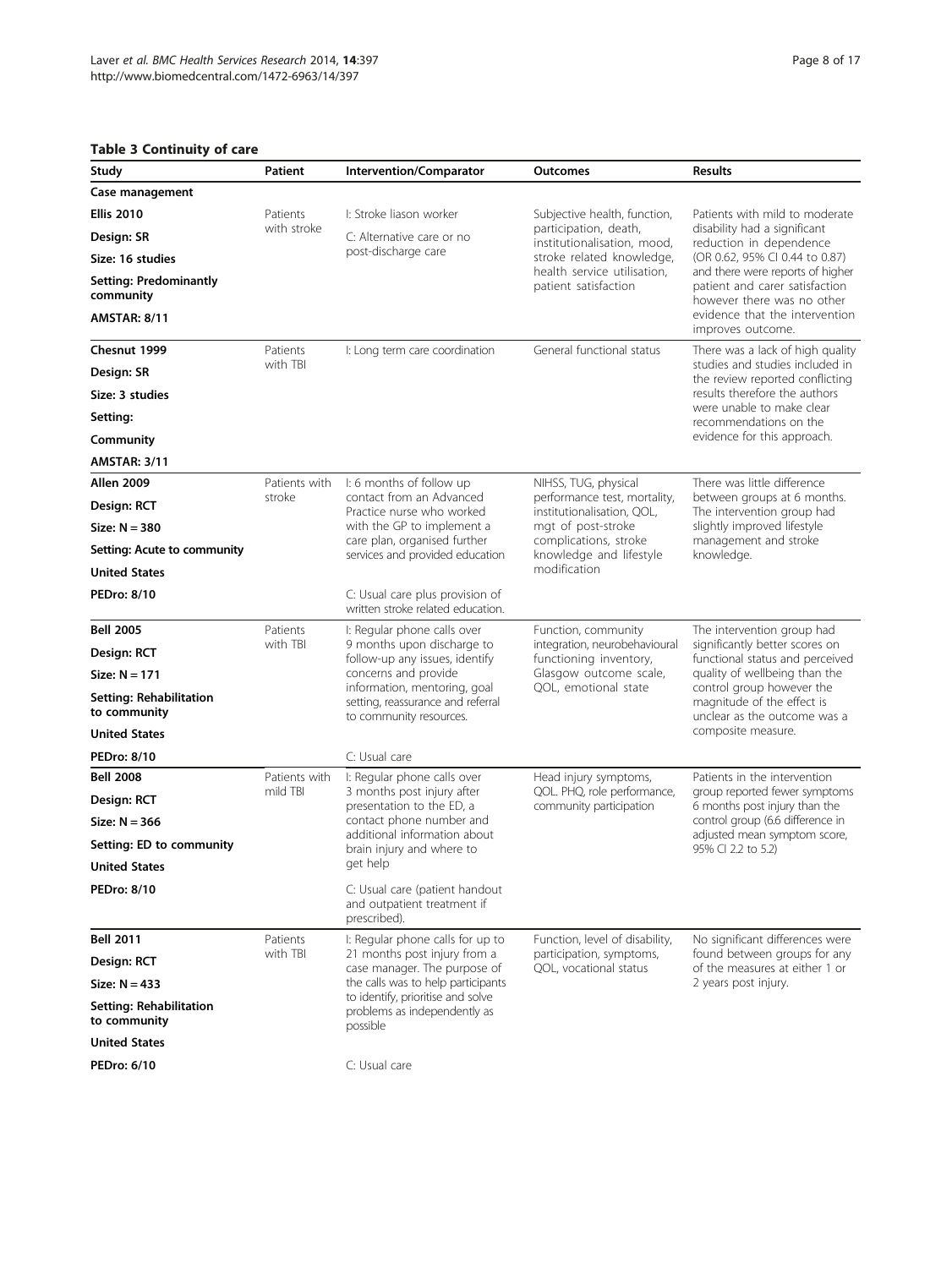## Table 3 Continuity of care (Continued)

| Trexler 2010                                                                    | Patients<br>with ABI          | I: Allocated to 'resource facilitators'<br>who contacted participants every<br>2 weeks (via telephone or                                                                                        | Participation, self reported<br>health                                        | Levels of participation improved<br>more in the intervention group<br>$(F = 9.11)$ and more of the                                                                                                                                                   |
|---------------------------------------------------------------------------------|-------------------------------|-------------------------------------------------------------------------------------------------------------------------------------------------------------------------------------------------|-------------------------------------------------------------------------------|------------------------------------------------------------------------------------------------------------------------------------------------------------------------------------------------------------------------------------------------------|
| Design: RCT                                                                     |                               |                                                                                                                                                                                                 |                                                                               |                                                                                                                                                                                                                                                      |
| Size: $N = 22$                                                                  |                               | home/community visits). A large<br>focus of the facilitator was                                                                                                                                 |                                                                               | intervention group were<br>employed at the time of 6 month                                                                                                                                                                                           |
| <b>Setting: Community</b>                                                       |                               | returning the patient to work (CM)                                                                                                                                                              |                                                                               | follow up ( $n = 7$ vs $n = 4$ ).                                                                                                                                                                                                                    |
| <b>United States</b>                                                            |                               |                                                                                                                                                                                                 |                                                                               |                                                                                                                                                                                                                                                      |
| <b>PEDro: 4/10</b>                                                              |                               | C: Usual care (no 'resource<br>facilitator'                                                                                                                                                     |                                                                               |                                                                                                                                                                                                                                                      |
| Early supported discharge                                                       |                               |                                                                                                                                                                                                 |                                                                               |                                                                                                                                                                                                                                                      |
| Fearon 2012                                                                     | Patients with<br>acute stroke | I: Early supported discharge                                                                                                                                                                    | Death or long term<br>dependency, length of stay,<br>ADL function, subjective | Appropriately resourced Early<br>Supported Discharge models<br>can reduce length of stay                                                                                                                                                             |
| Design: SR                                                                      |                               | C: Other models of care                                                                                                                                                                         |                                                                               |                                                                                                                                                                                                                                                      |
| Size: 14 studies                                                                |                               |                                                                                                                                                                                                 | health status, mood, carer<br>outcome, patient and carer                      | (equivalent to approximately<br>7 days). Patients receiving ESD                                                                                                                                                                                      |
| Setting: Acute stroke to home                                                   |                               |                                                                                                                                                                                                 | satisfaction                                                                  | are more likely to be independent                                                                                                                                                                                                                    |
| <b>AMSTAR: 9/11</b>                                                             |                               |                                                                                                                                                                                                 |                                                                               | and living at home OR 0.80<br>(95% CI 0.67 to 0.97)                                                                                                                                                                                                  |
| Short term package                                                              |                               |                                                                                                                                                                                                 |                                                                               |                                                                                                                                                                                                                                                      |
| Andersen 2000                                                                   | Patients                      | la: Three home visits from a                                                                                                                                                                    | Function, ADLs, mortality,                                                    | Significantly less hospital                                                                                                                                                                                                                          |
| There was no difference in<br>functional outcome between<br>groups at 6 months. | with stroke                   | geriatric rehabilitation physician<br>for medication review,<br>referral/liason with other<br>services, information                                                                             | institutionalisation and<br>readmission                                       | readmissions in both intervention<br>groups compared to the control<br>group at 6 months (26% vs 34%<br>and 44%).                                                                                                                                    |
| Design: RCT (three arms)                                                        |                               |                                                                                                                                                                                                 |                                                                               |                                                                                                                                                                                                                                                      |
| Size: $N = 155$                                                                 |                               |                                                                                                                                                                                                 |                                                                               |                                                                                                                                                                                                                                                      |
| Setting: Rehabilitation<br>to community                                         |                               | Ib: Home visits (average of 3)<br>from the hospital physiotherapists                                                                                                                            |                                                                               |                                                                                                                                                                                                                                                      |
| <b>Denmark</b>                                                                  |                               | for instruction and education                                                                                                                                                                   |                                                                               |                                                                                                                                                                                                                                                      |
| PEDro: 7/10                                                                     |                               | C: Standard aftercare (may have<br>included outpatient rehabilitation<br>and home care)                                                                                                         |                                                                               |                                                                                                                                                                                                                                                      |
| Forster 2009                                                                    | Patients with                 | I: Follow up assessment from a                                                                                                                                                                  | Function, mood, satisfaction                                                  | There were no real differences                                                                                                                                                                                                                       |
| Design: RCT                                                                     | stroke                        | stroke nurse 5-6 months after<br>stroke. Issues identified in the<br>assessment were managed in a<br>standardised manner                                                                        | with care, caregiver burden                                                   | between groups at 12 month<br>follow up however patients<br>reported improved satisfaction<br>with care in some areas.                                                                                                                               |
| Size: $N = 265$                                                                 |                               |                                                                                                                                                                                                 |                                                                               |                                                                                                                                                                                                                                                      |
| Setting:                                                                        |                               |                                                                                                                                                                                                 |                                                                               |                                                                                                                                                                                                                                                      |
| Community                                                                       |                               |                                                                                                                                                                                                 |                                                                               |                                                                                                                                                                                                                                                      |
| <b>United Kingdom</b>                                                           |                               | C: Letter sent to GP recommending                                                                                                                                                               |                                                                               |                                                                                                                                                                                                                                                      |
| <b>PEDro: 8/10</b>                                                              |                               | 6 month review                                                                                                                                                                                  |                                                                               |                                                                                                                                                                                                                                                      |
| Ghaffar 2006                                                                    | Patients with                 | I: Patients were followed up in a<br>multidisciplinary TBI clinic within<br>1 week of injury and offered                                                                                        | Symptoms, General Health<br>questionnaire, cognition                          | In general there were no<br>significant differences between<br>group however a small subgroup<br>(those with a premorbid<br>psychiatric history) appeared<br>to benefit from treatment,<br>reporting lower levels of                                 |
| Design: RCT                                                                     | mild TBI                      |                                                                                                                                                                                                 |                                                                               |                                                                                                                                                                                                                                                      |
| Size: $N = 191$                                                                 |                               | pharmacotherapy, PT, OT and                                                                                                                                                                     |                                                                               |                                                                                                                                                                                                                                                      |
| Setting: ED to community                                                        |                               | supportive psychotherapy if<br>required                                                                                                                                                         |                                                                               |                                                                                                                                                                                                                                                      |
| Canada                                                                          |                               |                                                                                                                                                                                                 |                                                                               |                                                                                                                                                                                                                                                      |
| PEDro: 5/10                                                                     |                               | C: Usual care (no follow up<br>arranged)                                                                                                                                                        |                                                                               | depression at 6 months ( $F = 6.8$ ).                                                                                                                                                                                                                |
| <b>Wade 1997</b>                                                                | Patients with                 | I: Routine follow up from an<br>occupational therapist or<br>psychologist 7-10 days post<br>injury with organisation of<br>further follow up as required<br>C: Usual care (no routine followup) | Symptoms                                                                      | As a whole, there were no<br>significant differences between<br>groups however subgroup<br>analyses revealed that patients<br>in the control group with a<br>more severe head injury were<br>more likely to have continuing<br>problems at 6 months. |
| Design: RCT                                                                     | head injury                   |                                                                                                                                                                                                 |                                                                               |                                                                                                                                                                                                                                                      |
| Size: $N = 1156$                                                                |                               |                                                                                                                                                                                                 |                                                                               |                                                                                                                                                                                                                                                      |
| Setting: ED to community                                                        |                               |                                                                                                                                                                                                 |                                                                               |                                                                                                                                                                                                                                                      |
| United Kingdom                                                                  |                               |                                                                                                                                                                                                 |                                                                               |                                                                                                                                                                                                                                                      |
| PEDro: 3/10                                                                     |                               |                                                                                                                                                                                                 |                                                                               |                                                                                                                                                                                                                                                      |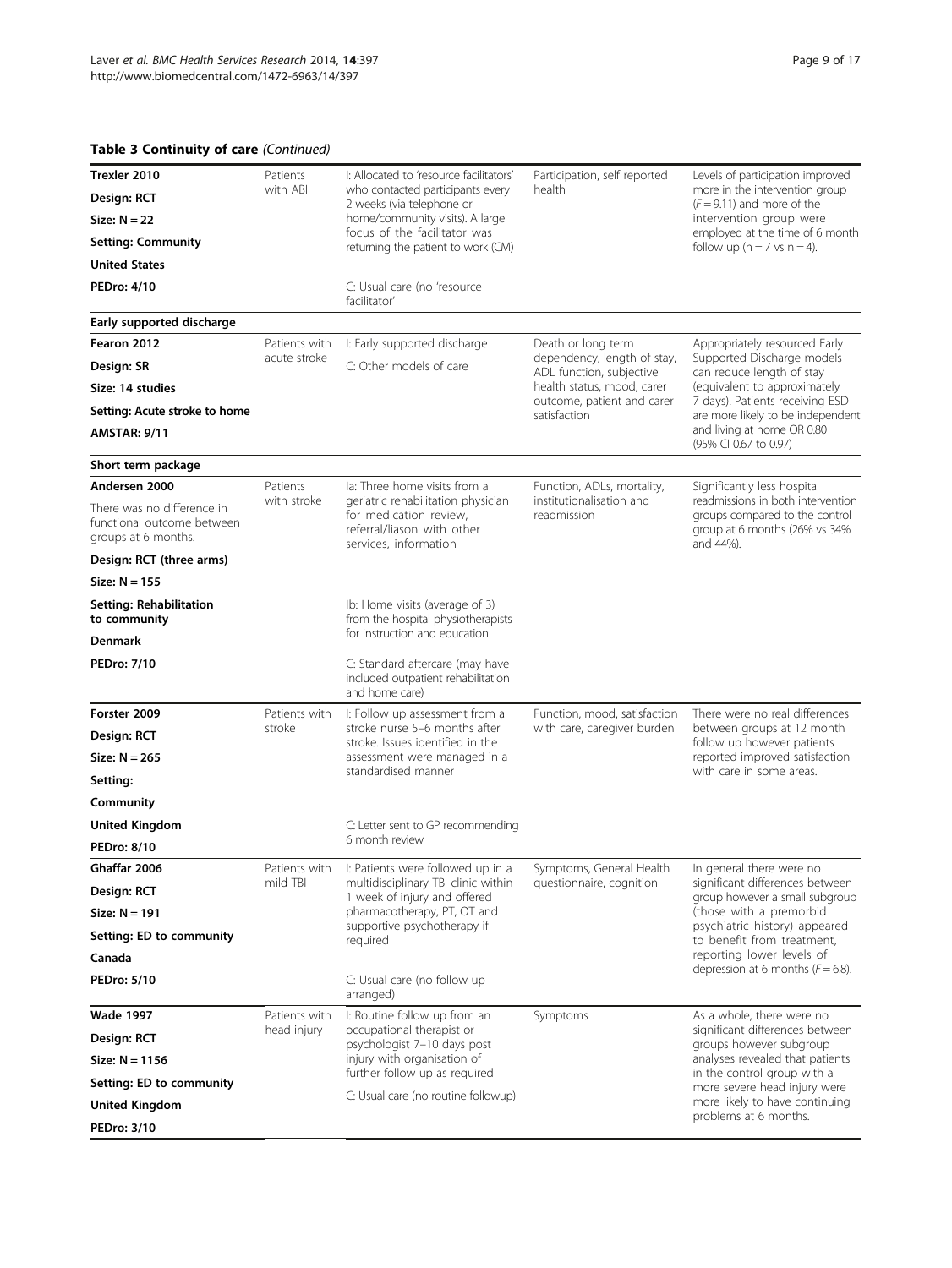addressed the majority of the AMSTAR criteria (8/11) [[23\]](#page-15-0). In contrast, the SR involving people with TBI [[25\]](#page-15-0) was published in 1999 and addressed few of the AMSTAR criteria (3/11). Their review comprised three low quality studies, one of which was randomised. The RCT conducted with stroke survivors was of high quality (PEDro 8/10). The three RCTs conducted with people with a TBI were of good quality (PEDro  $\geq 6/10$ ) whereas the RCT conducted with people with an ABI was of poorer quality (PEDro 4/10) and involved a small number of participants  $(n = 22)$ .

#### Effects of interventions

Patient outcomes The SR conducted with stroke survivors found that there were no differences between groups on mortality at follow up [\[23](#page-15-0)]. Both SRs [[23](#page-15-0),[25](#page-15-0)] and two of the RCTs [[26,28\]](#page-15-0) reported on levels of dependence in ADL function post intervention. Both SRs found that there were no significant differences between groups. However, Ellis and colleagues found in a subgroup analysis that stroke survivors with mild to moderate disability (Barthel score of 15 to 19) who received case management were more likely to be have a significant reduction in dependence (OR 0.62, 95% CI 0.44 to 0.87) in comparison to those who did not receive case management. One RCT conducted with people with TBI found that patients receiving case management had improved functional status (on a composite outcome measure) at follow up however the magnitude of the effect was unclear [[28\]](#page-15-0), whereas another RCT involving people with TBI found there were no significant differences between groups in ADL function measured using the Functional Independence Measure and Disability Rating Scale at follow-up [[26](#page-15-0)]. Both SRs and four of the RCTs reported on levels of participation at follow up. The SR involving stroke survivors found that there were no significant differences between groups at follow up. The SR involving people with a TBI reported that there was some evidence (based on two NRCTs) that case management improved vocational status. The three RCTs conducted with people with TBI showed conflicting results; two of the RCTs were unable to find differences between groups in participation outcomes [[26,28](#page-15-0)] whereas the other RCT found that people in the intervention group reported less impact on work and leisure roles than those in the control group at follow up [\[27](#page-15-0)]. The RCT involving people with an ABI provided a case management intervention focussed on returning people to work and found that at six month follow up a higher number of people from the intervention group were employed (64% vs 36%) [[29\]](#page-15-0). One SR [\[23](#page-15-0)] and five RCTs [[24,26-29\]](#page-15-0) examined the effects of case management intervention on quality of life. The SR and four of the RCTs found there were no differences in outcomes between groups [[23,24,26,27,29](#page-15-0)]. The remaining study found that the intervention group had significantly better adjusted mean scores on the Euroqol (0.78 vs 0.67) [[28](#page-15-0)].

Secondary outcomes The SR involving stroke survivors reported on participant satisfaction [[23\]](#page-15-0); they found evidence (based on three RCTs included in their review) suggesting that participants receiving case management were more satisfied that someone had listened to them (OR 1.58, 95% CI 1.14 to 2.19).

In summary, one systematic review containing 16 RCTs and one RCT published since the review suggest that there are few overall significant benefits in providing case management services for people with stroke however there may be some benefits in providing case management for people with mild to moderate levels of disability. In addition, case management may increase satisfaction with care. One systematic review and four

## Table 3 Continuity of care (Continued)

| http://www.biomedcentral.com/1472-6963/14/397 |
|-----------------------------------------------|
|                                               |
|                                               |
|                                               |

| Wade 1998                 | Patients with<br>head injury | I: Routine follow up from an<br>occupational therapist or<br>psychologist 7-10 days post<br>injury with organisation of<br>further follow up as required | Symptoms                    | The intervention group reported<br>fewer or less severe concussion<br>symptoms and less disruption of<br>social activities at 6 months than<br>the control group. |
|---------------------------|------------------------------|----------------------------------------------------------------------------------------------------------------------------------------------------------|-----------------------------|-------------------------------------------------------------------------------------------------------------------------------------------------------------------|
| Design: RCT               |                              |                                                                                                                                                          |                             |                                                                                                                                                                   |
| Size: N = 314             |                              |                                                                                                                                                          |                             |                                                                                                                                                                   |
| Setting: ED, hospital and |                              |                                                                                                                                                          |                             |                                                                                                                                                                   |
| community                 |                              | C: Usual care (no routine followup)                                                                                                                      |                             |                                                                                                                                                                   |
| <b>United Kingdom</b>     |                              |                                                                                                                                                          |                             |                                                                                                                                                                   |
| <b>PEDro: 5/10</b>        |                              |                                                                                                                                                          |                             |                                                                                                                                                                   |
| Ytterberg 2000            | Patients with                | I: All day follow up visit one                                                                                                                           | Self reported health status | There were no significant                                                                                                                                         |
| Design: RCT               | stroke                       | month after discharge                                                                                                                                    |                             | differences between groups                                                                                                                                        |
| Size: N = 111             |                              | C: Usual care with no specific<br>follow-up arranged                                                                                                     |                             |                                                                                                                                                                   |
| Setting: Community        |                              |                                                                                                                                                          |                             |                                                                                                                                                                   |
| Sweden                    |                              |                                                                                                                                                          |                             |                                                                                                                                                                   |
| <b>PEDro: 2/10</b>        |                              |                                                                                                                                                          |                             |                                                                                                                                                                   |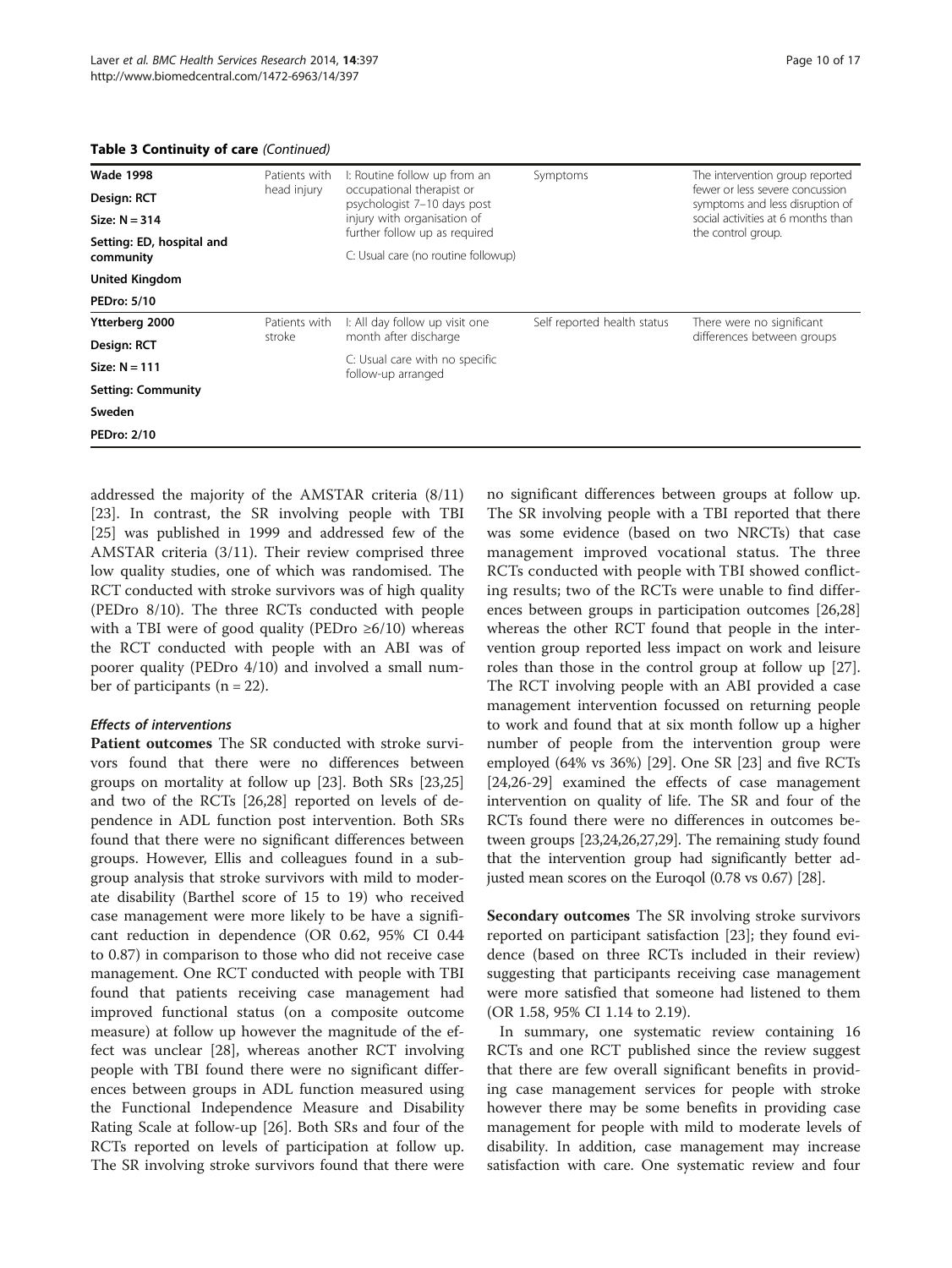RCTs provided inconclusive evidence regarding the effectiveness of case management for people with TBI.

#### Continuity of care - Early supported discharge (ESD)

Description of reviews and studies We identified a Cochrane review published in 2012 that examined the effect of early supported discharge programs after stroke [[30\]](#page-15-0). Early supported discharge was defined in the review as "any intervention that aimed to accelerate discharge from hospital with the provision of support (with or without a 'therapeutic' rehabilitation intervention) in a community setting". The review included 14 RCTs. No RCT, NRCT, CBA or ITS studies were identified which were published subsequently to this review and addressed this research question.

#### Quality of reviews and studies

The review was well reported, addressing 9 out of 11 of the AMSTAR criteria.

## Effects of interventions

Patient outcomes The SR reported on level of dependence in ADL and found that based on the results of nine trials there were no significant differences between groups. However, the SR found that patients receiving an ESD program were marginally more independent in extended ADL (standardised mean difference (SMD) 0.12 (95% CI 0.00 to 0.25)). The SR found no significant effect on quality of life or mortality. However, when assessing the outcome of death or dependency they found strong evidence that ESD programs led to similar or improved functional outcome (OR 0.80 (95% CI 0.67 to 0.97)) [\[30\]](#page-15-0). Subgroup analysis showed that patients with mild to moderate levels of disability (initial Barthel index >9/20) appeared to benefit most from ESD intervention however, it should be noted that the benefits associated with ESD were not always sustained at longer term follow up assessment [\[30](#page-15-0)].

Secondary outcomes The SR reported on the effect on length of stay and found ESD intervention was associated with a significant reduction in length of stay in acute care equivalent to approx seven days (Mean Difference (MD) -6.84 (95% CI −11.20 to −2.49)). Overall patients receiving ESD services were significantly more likely to report satisfaction with care services (OR 1.60, 95% CI 1.08 to 2.38,  $P = 0.02$ ).

In summary, there is Level I evidence that ESD programs can improve functional outcomes, reduce length of stay and increase patient satisfaction. The authors of the review reached a consensus that the important factors of the ESD service included delivery of therapy in the home setting and coordinated multidisciplinary care. The greatest benefits were seen where the ESD team

coordinated the hospital discharge, post-discharge care and delivery of home rehabilitation and support.

#### Continuity of care - Short term programs

Description of reviews and studies We identified six RCTs in this category [\[31-36\]](#page-15-0); three of these studies involved people with a traumatic brain injury and the remaining involved people with stroke. No SRs, NRCT, CBA or ITS studies were identified which addressed this research question. The purpose of the intervention, and health professionals delivering the intervention in this category varied greatly. Study interventions included: visits from a geriatric rehabilitation physician or physiotherapist [[31](#page-15-0)], assessment conducted by a stroke nurse six months after stroke [\[32\]](#page-15-0), follow up in a multidisciplinary TBI clinic [[33](#page-15-0)], routine follow up approximately one week post TBI from an occupational therapist or psychologist [[34,35\]](#page-15-0) and follow up one month following discharge after stroke [[36](#page-15-0)].

#### Quality of reviews and studies

As seen in Table [3,](#page-7-0) PEDro scores for included studies tended to be low and scores ranged from 2/10 to 8/10.

#### Effects of interventions

Patient outcomes There were few significant findings in favour of short term programs of continuity of care. One RCT reported on mortality outcomes and found no significant differences between groups [\[31\]](#page-15-0). Two RCTs reported on level of dependence in ADL and found no significant differences between groups [[31,32\]](#page-15-0). Five RCTs reported on participation outcomes; three of these found no significant differences between groups [\[31-33\]](#page-15-0). The remaining two RCTs were conducted with people with TBI and found that people in the control group were significantly more likely to have difficulties in participation (as measured by the Rivermead Head Injury follow up Questionnaire) than those in the intervention group [[34,35\]](#page-15-0). Two RCTs examined effects on quality of life and were unable to identify significant benefits associated with intervention [\[33,36](#page-15-0)].

Secondary outcomes One of the RCTs assessed participant satisfaction and found that patients receiving the intervention reported that they were more satisfied with the information provided to them and the planning prior to their return home compared with usual care [\[31](#page-15-0)].

In summary, we identified a number of studies evaluating short term programs however, low study quality and clinical heterogeneity means that it is difficult to draw conclusions about these studies.

#### Quality monitoring

#### Description of reviews and studies

We included one SR [\[37](#page-15-0)], five RCTs [\[20,38-41](#page-15-0)] and one NRCT [\[42](#page-15-0)] that addressed this question (See Table [4](#page-11-0)).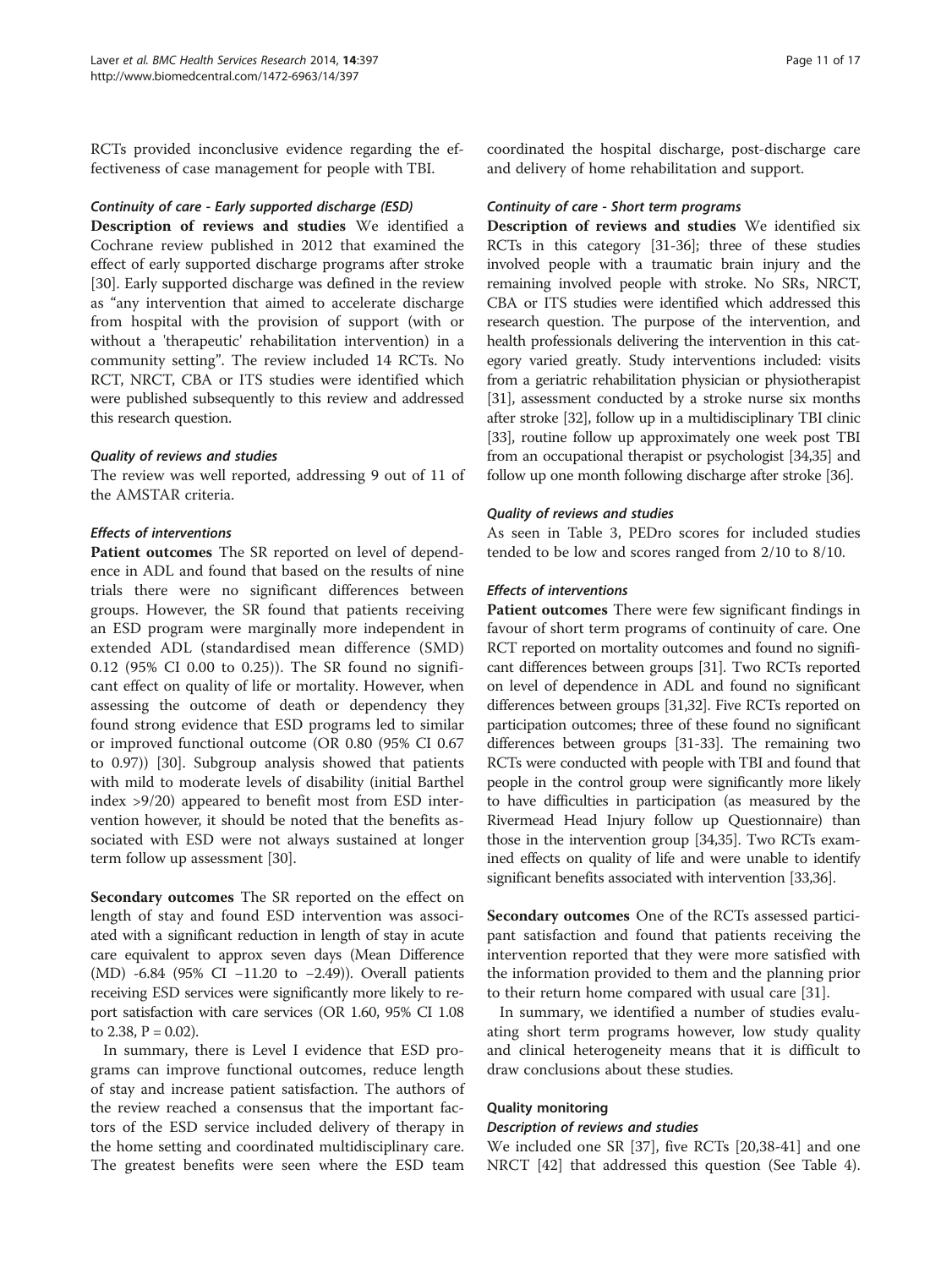<span id="page-11-0"></span>Table 4 Quality monitoring

| Study                                                                                 | Patient                                              | Intervention/Comparator                                                                                                                                                                                                                                                                                                     | Outcomes                                                                                                                      | Results                                                                                                                                                                                                                                                                         |
|---------------------------------------------------------------------------------------|------------------------------------------------------|-----------------------------------------------------------------------------------------------------------------------------------------------------------------------------------------------------------------------------------------------------------------------------------------------------------------------------|-------------------------------------------------------------------------------------------------------------------------------|---------------------------------------------------------------------------------------------------------------------------------------------------------------------------------------------------------------------------------------------------------------------------------|
| Parker 2012                                                                           | Patients<br>with stroke<br>All levels<br>of severity | I: Studies that evaluated the relationship<br>between compliance with $\geq 2$ quality<br>metrics and patient centered outcomes<br>or the public reporting of stroke metrics                                                                                                                                                | Mortality, ADL function,<br>adverse events/complications,<br>QOL, patient satisfaction                                        | There is some evidence of positive<br>associations between stroke metric<br>compliance and improved                                                                                                                                                                             |
| Design: SR                                                                            |                                                      |                                                                                                                                                                                                                                                                                                                             |                                                                                                                               |                                                                                                                                                                                                                                                                                 |
| Size: 16 studies                                                                      |                                                      |                                                                                                                                                                                                                                                                                                                             |                                                                                                                               | outcomes however, there are few                                                                                                                                                                                                                                                 |
| <b>Setting: Acute</b>                                                                 |                                                      | and QI activity, quality of care and<br>patient centered outcomes.                                                                                                                                                                                                                                                          |                                                                                                                               | high quality studies. Information<br>on the impact of public reporting                                                                                                                                                                                                          |
| AMSTAR: 3/11                                                                          |                                                      |                                                                                                                                                                                                                                                                                                                             |                                                                                                                               | of stroke quality metric data is<br>extremely limited                                                                                                                                                                                                                           |
| <b>Dirks 2012</b>                                                                     | Patients<br>with stroke                              | I: An intervention based on the<br>'Breakthrough Series' model to increase<br>the rates of thrombolysis in acute<br>stroke wards                                                                                                                                                                                            | Treatment rates of tPA, time<br>from event to admission,<br>death or disability, QOL                                          | Thrombolysis rates in the<br>intervention group rose earlier<br>and remained higher than the<br>control group.                                                                                                                                                                  |
| Design: cluster RCT                                                                   |                                                      | C: Usual care                                                                                                                                                                                                                                                                                                               |                                                                                                                               |                                                                                                                                                                                                                                                                                 |
| Size: $N = 5515$ patients<br>from 12 hospitals                                        |                                                      |                                                                                                                                                                                                                                                                                                                             |                                                                                                                               |                                                                                                                                                                                                                                                                                 |
| <b>Setting: Acute</b>                                                                 |                                                      |                                                                                                                                                                                                                                                                                                                             |                                                                                                                               |                                                                                                                                                                                                                                                                                 |
| <b>Netherlands</b>                                                                    |                                                      |                                                                                                                                                                                                                                                                                                                             |                                                                                                                               |                                                                                                                                                                                                                                                                                 |
| PEDro: 7/10                                                                           |                                                      |                                                                                                                                                                                                                                                                                                                             |                                                                                                                               |                                                                                                                                                                                                                                                                                 |
| Falconer 1993                                                                         | Patients                                             | I: Care was provided based on an                                                                                                                                                                                                                                                                                            | Length of hospital stay,<br>hospital charges, ADL<br>function, patient satisfaction                                           | The groups received comparable                                                                                                                                                                                                                                                  |
| Design: RCT                                                                           | with stroke                                          | interdisciplinary care model and the<br>use of a 'critical path method (CPM)<br>to plan care and discharge. The CPM<br>provided the team with information<br>and continuous feedback                                                                                                                                        |                                                                                                                               | type, intensity and duration of<br>treatment and there was no<br>significant difference between<br>groups in length of stay and<br>hospital charges                                                                                                                             |
| Size: $N = 128$                                                                       |                                                      |                                                                                                                                                                                                                                                                                                                             |                                                                                                                               |                                                                                                                                                                                                                                                                                 |
| Setting: Rehabilitation                                                               |                                                      |                                                                                                                                                                                                                                                                                                                             |                                                                                                                               |                                                                                                                                                                                                                                                                                 |
| <b>United States</b>                                                                  |                                                      |                                                                                                                                                                                                                                                                                                                             |                                                                                                                               |                                                                                                                                                                                                                                                                                 |
| <b>PEDro: 4/10</b>                                                                    |                                                      | C: Usual care in which the care model<br>was more multidisciplinary and a<br>CPM was not used.                                                                                                                                                                                                                              |                                                                                                                               |                                                                                                                                                                                                                                                                                 |
| Hinchey 2010                                                                          | Patients                                             | I: Multifaceted intervention targeted<br>towards improving key performance<br>measures: door-to-needle time for<br>TPA, dysphagia screening, DVT<br>prophylaxis and warfarin treatment<br>for AF. The intervention included<br>meetings, identification of barriers,<br>reminder systems, education, audit<br>and feedback. | Difference in post-intervention<br>adherence rates                                                                            | The intervention group had a<br>significantly higher rate of patients<br>with AF discharged on warfarin<br>however there were no other<br>significant differences between<br>groups.                                                                                            |
| Design: Controlled trial                                                              | with stroke                                          |                                                                                                                                                                                                                                                                                                                             |                                                                                                                               |                                                                                                                                                                                                                                                                                 |
| Size: N = 2071<br>pre-intervention patients<br>and 1240 post-intervention<br>patients |                                                      |                                                                                                                                                                                                                                                                                                                             |                                                                                                                               |                                                                                                                                                                                                                                                                                 |
| <b>Setting: Acute</b>                                                                 |                                                      |                                                                                                                                                                                                                                                                                                                             |                                                                                                                               |                                                                                                                                                                                                                                                                                 |
| <b>United States</b>                                                                  |                                                      | C: Audit and feedback alone                                                                                                                                                                                                                                                                                                 |                                                                                                                               |                                                                                                                                                                                                                                                                                 |
| D & B: 13/26                                                                          |                                                      |                                                                                                                                                                                                                                                                                                                             |                                                                                                                               |                                                                                                                                                                                                                                                                                 |
| Johnston 2010                                                                         | Patients<br>with stroke                              | I: Standardised stroke discharge orders                                                                                                                                                                                                                                                                                     | Management of these<br>outcomes at 6 months                                                                                   | There was no significant impact of<br>intervention at the hospital level.                                                                                                                                                                                                       |
| Design: cluster RCT                                                                   |                                                      | on adherence to 3 practices:<br>normalisation of blood pressure, statin<br>treatment and anticoagulation for AF<br>C: Usual care (no standardised orders)                                                                                                                                                                   |                                                                                                                               | Analysis at the patient level found<br>that rates of optimal treatment<br>increased at intervention hospitals<br>whereas there was no change at<br>control hospitals. Improvements<br>were primarily related to increased<br>statin use and improved blood<br>pressure control. |
| Size: 12 hospitals<br>(3361 patients)                                                 |                                                      |                                                                                                                                                                                                                                                                                                                             |                                                                                                                               |                                                                                                                                                                                                                                                                                 |
| <b>Setting: Acute</b>                                                                 |                                                      |                                                                                                                                                                                                                                                                                                                             |                                                                                                                               |                                                                                                                                                                                                                                                                                 |
| <b>United States</b>                                                                  |                                                      |                                                                                                                                                                                                                                                                                                                             |                                                                                                                               |                                                                                                                                                                                                                                                                                 |
| <b>PEDro: 8/10</b>                                                                    |                                                      |                                                                                                                                                                                                                                                                                                                             |                                                                                                                               |                                                                                                                                                                                                                                                                                 |
| Lakshminarayan 2010                                                                   | Patients                                             | l: Intervention to improve care quality<br>with stroke as measured by                                                                                                                                                                                                                                                       | Ten performance measures<br>(eg tPA use, smoking<br>cessation counselling, PT<br>and OT evaluation or<br>treatment <48 hours) | There were no significant<br>differences between groups                                                                                                                                                                                                                         |
| Design: cluster RCT                                                                   |                                                      | 10 key performance measures.<br>Intervention included receipt of a<br>report on baseline quality, the use of<br>clinical opinion leaders and assistance<br>from study personnel to implement<br>changes and overcome barriers                                                                                               |                                                                                                                               |                                                                                                                                                                                                                                                                                 |
| Size: 19 hospitals<br>(1211 patients)                                                 |                                                      |                                                                                                                                                                                                                                                                                                                             |                                                                                                                               |                                                                                                                                                                                                                                                                                 |
| <b>Setting: Acute</b>                                                                 |                                                      |                                                                                                                                                                                                                                                                                                                             |                                                                                                                               |                                                                                                                                                                                                                                                                                 |
| <b>United States</b>                                                                  |                                                      |                                                                                                                                                                                                                                                                                                                             |                                                                                                                               |                                                                                                                                                                                                                                                                                 |
| <b>PEDro: 8/10</b>                                                                    |                                                      | C: Received report on baseline<br>quality only                                                                                                                                                                                                                                                                              |                                                                                                                               |                                                                                                                                                                                                                                                                                 |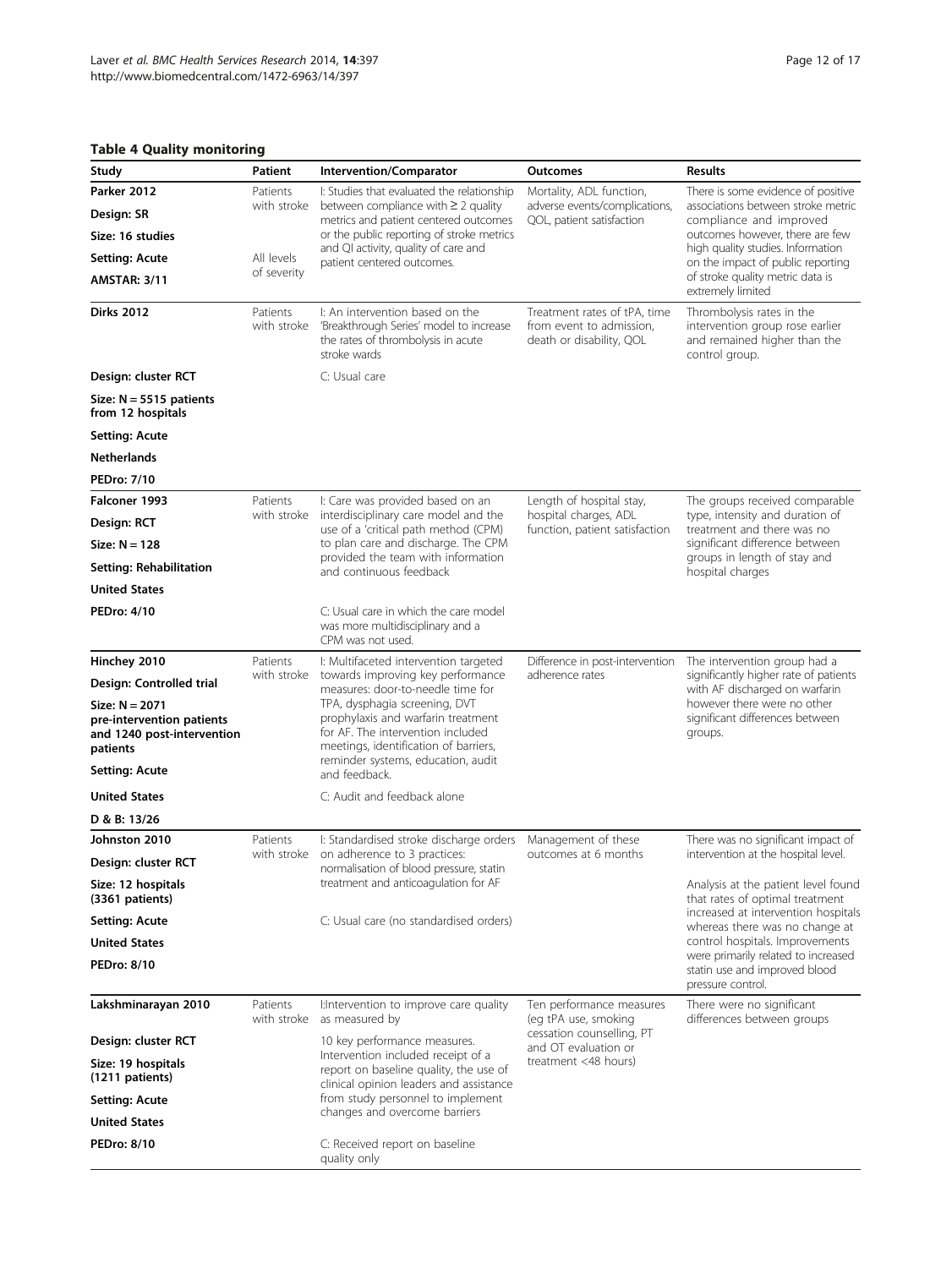| Strasser 2008                              | Patients | I: Both groups received summaries of<br>with stroke their team's performance on process<br>measures. The intervention group<br>received team training provided over | ADL function, community<br>discharge and length of stay | Patients in the intervention group<br>improved significantly more on<br>the FIM motor score than the<br>control group (13.6% absolute |
|--------------------------------------------|----------|---------------------------------------------------------------------------------------------------------------------------------------------------------------------|---------------------------------------------------------|---------------------------------------------------------------------------------------------------------------------------------------|
| Design: cluster RCT                        |          |                                                                                                                                                                     |                                                         |                                                                                                                                       |
| Size: $N = 487$ patients                   |          |                                                                                                                                                                     |                                                         |                                                                                                                                       |
| <b>Setting: Rehabilitation</b>             |          | 6 months. Comprised a 2.5 day<br>workshop for team leaders to develop<br>team problem-solving strategies,<br>written action plans to address team                   |                                                         | difference in percentage of<br>patients gaining more than<br>23 points)                                                               |
| <b>United States</b><br><b>PEDro: 5/10</b> |          |                                                                                                                                                                     |                                                         |                                                                                                                                       |
|                                            |          | process problems and support to<br>implement action plans                                                                                                           |                                                         |                                                                                                                                       |
|                                            |          | C; Received the summary of<br>performance only                                                                                                                      |                                                         |                                                                                                                                       |

Table 4 Quality monitoring (Continued)

No CBA or ITS studies were identified which addressed this research question. The SR conducted by Parker and colleagues (2012) examined one aspect of quality monitoring; that is whether the evaluation of compliance with quality metrics or public reporting improved patient outcomes including mortality, disability, quality of life or patient satisfaction. They included 14 observational studies that examined compliance with quality metrics and two observational studies that examined public reporting; all studies took place in acute stroke settings. Four of the primary studies (3 RCTs, 1 NRCT) included in our review aimed to improve compliance with interventions regarded as best practice in acute care (for example, increasing the rates of thrombolysis to appropriate patients) [[38-40,42\]](#page-15-0). The quality monitoring intervention approaches used within these studies varied (Table [4](#page-11-0)). Two RCTs examined quality monitoring interventions in a stroke rehabilitation setting [\[20,41](#page-15-0)]. The processes involved in the interventions were different however, the aim of both interventions was to improve team functioning and involved strategies such as audit, feedback and team training

## Quality of reviews and studies

The SR addressed 3 of the 11 AMSTAR criteria. The RCTs ranged in quality; two were of lower quality with PEDro scores of 4/10 [[20](#page-15-0)] and 5/10 [[41](#page-15-0)]. The remaining three RCTs were of good quality (≥6/10 on the PEDro scale) [[38-40\]](#page-15-0). The NRCT scored 13/26 on the Downs and Black Scale reflecting methodological weaknesses [[42](#page-15-0)].

## Effects of interventions

Patient outcomes The SR reported broadly on the effect on patient outcomes (which included mortality, disability, quality of life and patient satisfaction). They found conflicting evidence as approximately half of the sixteen studies included in the review found mostly positive relationships with patient outcome whereas the other half reported either limited or no significant relationship [[37](#page-15-0)].

One good quality RCT reported on mortality following intervention and found no significant differences between groups [\[38](#page-15-0)]. Three RCTs reported on participants' level of dependence in ADLs post intervention [\[20,38](#page-15-0),[41\]](#page-15-0). Findings were mixed; one of the RCTs found no significant difference [\[20\]](#page-15-0) whereas another reported that patients in the intervention group made more improvement on the motor component of the Functional Independence Measure (13.6% absolute difference in percentage of patients gaining more than 23 points) [\[41\]](#page-15-0). In contrast, Dirks and colleagues found that although the quality monitoring intervention achieved their goal of increasing thrombolysis rates, patients in the intervention group were less likely to have a good clinical outcome (Modified Rankin Scale <3) at 3 months (adjusted OR, 0.56 (95% CI 0.42 to 0.74) [\[38](#page-15-0)]. This same RCT found there were no significant differences between groups in quality of life [\[37](#page-15-0)].

Secondary outcomes Three RCTs reported on resource use. One RCT found that there were some cost savings associated with the intervention due to lower hospital admission costs (difference -455 USD; 95% CI -232 to -679 USD) [\[38](#page-15-0)]. However, two RCTs conducted in stroke rehabilitation settings found no significant differences between groups in length of stay [\[20,41\]](#page-15-0). Three RCTs [[38](#page-15-0)-[40\]](#page-15-0) and one NRCT [\[42\]](#page-15-0) reported on the effect of the quality monitoring intervention on process measures. The study conducted by Dirks and colleagues found that rates of thrombolysis were increased in the intervention group (44.3% vs 39.8% in the control group (difference 4.5%; 95% CI 3.1% to 5.9%) [\[38](#page-15-0)]. Johnston and colleagues found that standardised stroke discharge orders increased the rates of 'optimal treatment' in individual patients (from 37% to 45%) [\[39](#page-15-0)] and Hinchey and colleagues found significant improvements in achieving one of four targeted process outcomes (98% in the intervention group compared to 87% in the control group) which was discharging a patient with atrial fibrillation on warfarin. Only one of the studies was unable to find any significant benefits in favour of the intervention group on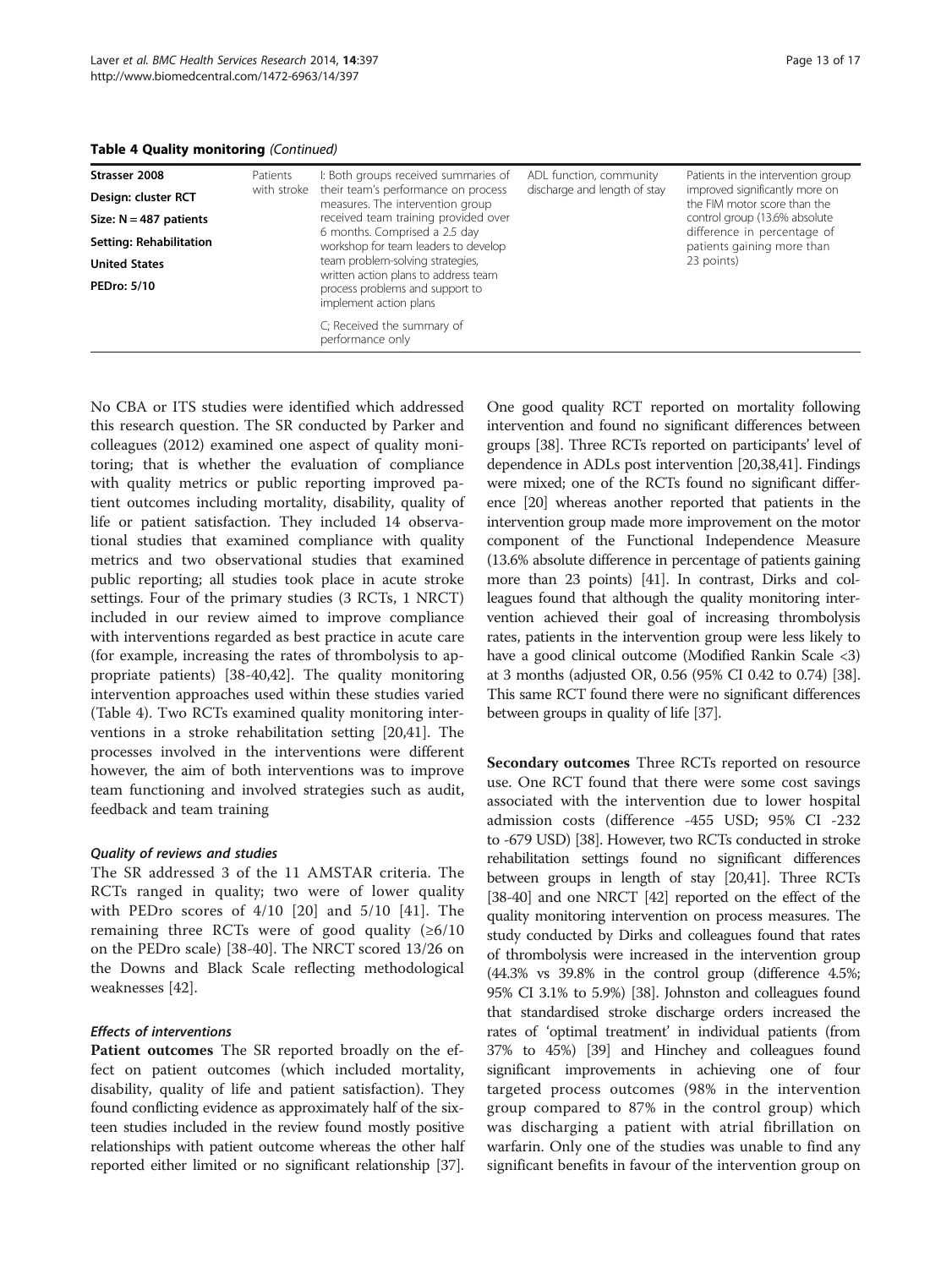process outcomes [\[40\]](#page-15-0). One RCT reported on participant satisfaction and found that patients in the intervention group reported significantly lower levels of satisfaction with intervention (mean 7.7 vs 8.8) [\[20](#page-15-0)].

In summary, level I evidence from one systematic review and six clinical trials indicates that while some improvements in processes outcomes have been associated with quality monitoring interventions, the effects on patient and health system outcomes are not consistent. There is not clear evidence supporting a particular approach to quality monitoring, and the primary studies evaluating these interventions were of variable methodological quality.

## **Discussion**

This review addressed six research questions; we found eligible papers to address four of these six questions. We included five systematic reviews and 21 trials (20 of which were randomised) in this review to answer these four questions. The majority of studies involved people with stroke rather than TBI, and most of the studies involved participants with mild to moderate levels of disability rather than people with a severe ABI. The RCTs were of mixed quality; most ( $n = 13, 65\%$ ) were assessed as being good quality with a PEDro score of ≥6/10.

Overall we found some evidence from three RCTs supporting integrated care models, and strong evidence from one systematic review for the use of early supported discharge teams after stroke. We found there was little evidence (based on one systematic review and one RCT) to support case management services for people with stroke and there was insufficient evidence from which to draw conclusions regarding case management for people with TBI (based on one systematic review and four RCTs). There was little evidence from one systematic review and one RCT to support the use of integrated care pathways and while some quality monitoring interventions have lead to improvements in patient care, results are inconsistent and there is insufficient evidence to support one particular quality monitoring approach (based on one systematic review and six clinical trials).

This review is the first known review of its type in ABI and provides useful information for health care service providers, funding bodies or policy makers wishing to establish or modify existing services for people with an ABI. This review complements the ABIEBR [\[9\]](#page-15-0) module on models of care by including studies involving people with stroke and thus synthesising a larger body of literature.

The interventions of interest within this review were complex interventions; this presents issues in interpretation of the research. For example, the studies examining the effect of integrated care compared

different interventions in which the degree of integration was only one of the possible explanatory variables. The study conducted by Kalra and colleagues compared comprehensive stroke care provided in a discrete location with care provided by a mobile stroke team [[16](#page-15-0)]. It is possible that benefits in the comprehensive care group were related to other factors such as the dedicated nursing staff on the comprehensive unit.

Our finding regarding the lack of evidence for integrated care pathways warrants further discussion. The systematic review by Kwan and colleagues was published in 2002 and only identified three RCTs. The RCTs failed to identify any significant benefits following the introduction of ICPs and suggest that a "one size fits all" approach does not work. However, two of these RCTs [[20,](#page-15-0)[43\]](#page-16-0) were poorly reported and published in the early 1990s and as such, findings from these studies may be of limited relevance to current clinical practice. The more recent RCT conducted by Middleton and colleagues [[18](#page-15-0)] was of high quality and much more specific in nature than the ICPs included within the 2002 systematic review. This type of pathway may be more effective and further high quality research is warranted to determine the effect of similar pathways for other impairments following ABI.

Evaluation of quality monitoring interventions is challenging in that the different quality monitoring interventions may vary in their effectiveness and their effectiveness may in turn vary in different contexts and settings. The baseline performance of the multidisciplinary team, receptiveness to intervention and the drivers of change in each setting may also influence the outcome, and should thus be reported in any trial. It is possible that clinicians may respond more positively to feedback regarding individual performance outcomes than team outcomes; this was also not addressed in any of the included studies. The majority of reviews and studies included within this review relate to people with mild to moderate levels of disability in terms of their level of independence in activities of daily living. The focus on people with less severe disability may partly relate to the nature of the research questions. Case management or follow up programs tend to be directed at people returning to their own home who are less severely disabled than those discharged to residential care services. This may also be due to the presence of less research related to people with higher levels of disability who may be excluded from studies due to communication or cognitive impairment. However, long term care for people with severe levels of disability is costly and people with severe levels of disability may gain more from interventions directed at improving their quality of life. More research is required to evaluate the best methods of organising health care services for this group. Most of the included studies also recruited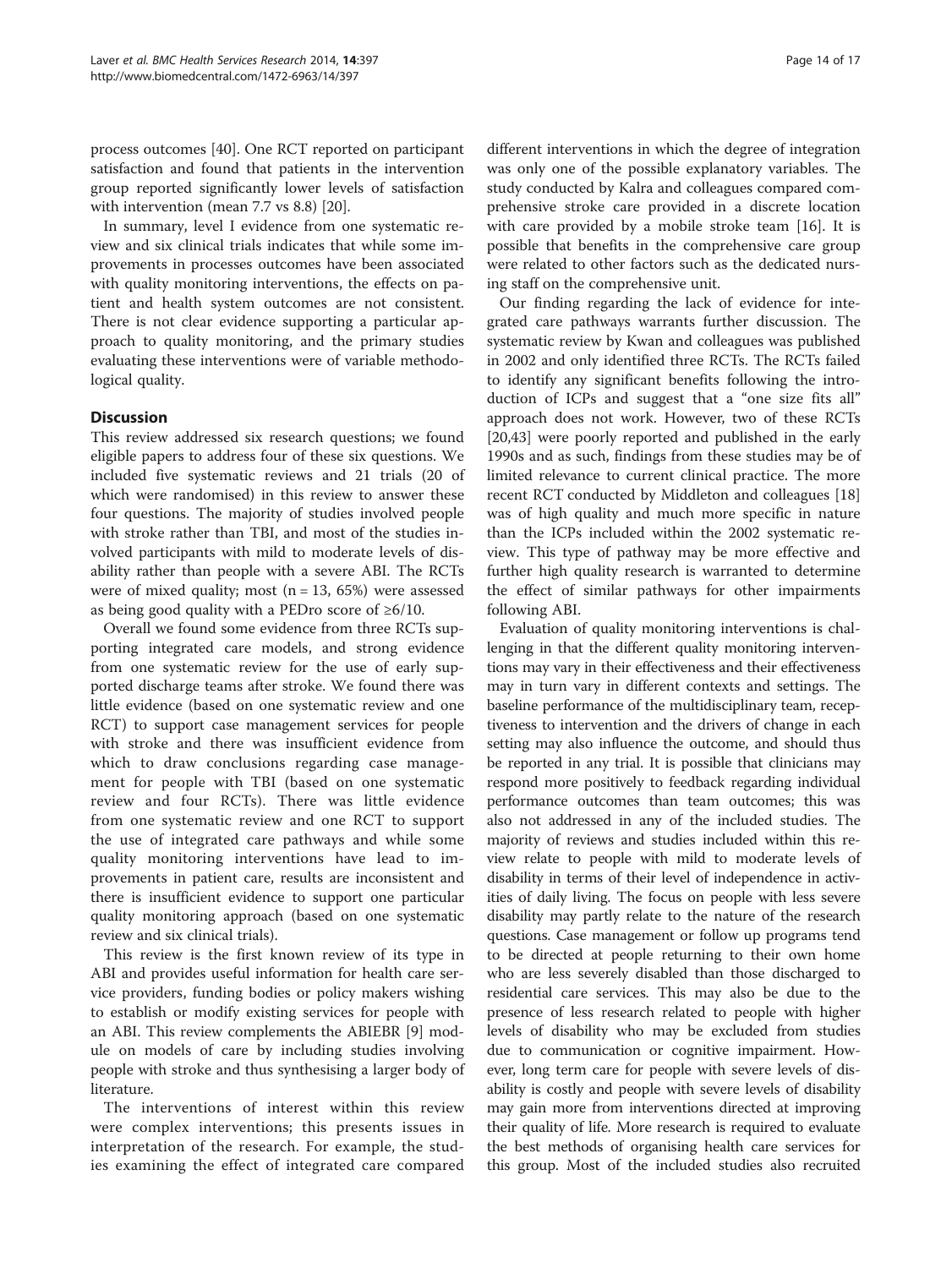<span id="page-14-0"></span>people with stroke rather than other forms of ABI. As previously described, in most settings worldwide people with an ABI tend to be treated by the same team in the same settings; therefore researchers should consider a pragmatic approach by including all patients with ABI. While the needs and goals of people with different diagnoses may vary, there are areas of commonalities and the needs of all people with an ABI should be considered in the establishment of services.

There are some limitations associated with this review. Firstly, although we included research designs of the highest quality, the way in which some studies were reported suggests that they were susceptible to bias and therefore results should be interpreted with caution. All studies were appraised and results of the appraisal were presented in Tables [1,](#page-5-0) [2](#page-6-0), [3](#page-7-0) and [4.](#page-11-0) In addition, studies of particularly high or low quality were noted in the text. Our search for eligible studies was highly sensitive yielding a large volume of titles and abstracts; however it is possible that publication bias is present as we excluded conference proceedings and did not search clinical trial registries or contact authors. Furthermore, one author (KL) screened titles and abstracts identified from the search and one person (KL) extracted data (checked by a second author (LP)). We also did not include studies published prior to 1980 and those published in languages other than English.

We summarised the evidence using the same classification system as the ABIEBR to ensure consistency however, this was at the expense of using other more highly regarded systems such as GRADE [\[44](#page-16-0)]. There are many factors involved in designing or reviewing health care services. This review addresses specific organisational interventions but does not address issues such as the level of staffing and personnel that should be involved in providing care.

## Conclusions

Based on the evidence identified in the review we identified several implications for the establishment or review of the organisation of health care services for people with ABI. We have also identified areas in which there is conflicting evidence and where more evidence is required. Our findings suggest: there is Level I evidence that improved outcomes, including a shorter length of stay, are possible under an integrated care model where acute, rehabilitation, and community/ambulatory services are provided under one management team; there is Level I evidence that compliance with a specific integrated care pathway in the acute setting may result in improved patient outcomes and reduced mortality in stroke patients; case management after inpatient rehabilitation for stroke patients is associated with few reported benefits for stroke survivors; case management

for patients with TBI has not yet been well studied; and there is conflicting evidence that quality monitoring interventions may lead to improved patient outcomes however at present, no particular quality monitoring approach can be recommended.

## Additional files

[Additional file 1:](http://www.biomedcentral.com/content/supplementary/1472-6963-14-397-S1.doc) SRs and studies omitted in the refinement phase. [Additional file 2:](http://www.biomedcentral.com/content/supplementary/1472-6963-14-397-S2.doc) MEDLINE search strategy.

#### Competing interests

The authors declare that they have no competing interests.

#### Authors' contributions

KL: Kate Laver is the guarantor of the review. Contributions included co-ordinating the review, drafting the protocol, developing the search strategy conducting the search, extracting data from the trials, entering data, data analysis and drafting the final manuscript. NL: Contributions included initiation and conceptualisation of study design, reviewing and editing the protocol and search strategy, data selection and extraction (arbiter), data analysis and interpretation, and editing all manuscripts including final manuscript. PB: Contributions included reviewing and editing the protocol and search strategy, data interpretation, and editing all manuscripts including final manuscript. PH: Contributions included reviewing and editing the protocol and search strategy, data interpretation, and editing all manuscripts including final manuscript. AH: Contributions included reviewing and editing the protocol and search strategy, data interpretation, and editing all manuscripts including final manuscript. FK: Contributions included reviewing and editing the protocol, and editing all manuscripts including final manuscript. DO'C: Contributions included data interpretation, and editing all manuscripts including final manuscript. ET: Contributions included data interpretation, and editing all manuscripts including final manuscript. RT: Contributions included reviewing and editing the protocol, data interpretation, and editing all manuscripts including final manuscript. RG: Contributions included reviewing and editing the protocol, and editing all manuscripts including final manuscript. All authors read and approved the final manuscript.

#### Acknowledgements

This project is funded by the Transport Accident Commission (TAC), through the Institute for Safety, Compensation and Recovery Research (ISCRR). DO'C is supported by an Australian NHMRC Public Health Fellowship (606726). The authors wish to thank their colleagues for their assistance in preparation of this document: Loyal Pattuwage for his assistance in searching the literature, data extraction and appraisal of methodological quality of included studies; Dina Watterson for her assistance in data extraction and appraisal of methodological quality of included studies; Ornella Clavisi for her advice on the protocol and search strategy, Lisa Gill for feedback on the research questions included in the review; and Michelle Fiander for her assistance in searching the Cochrane EPOC Group trials register.

#### Author details

1 Occupational Therapy, La Trobe University, Melbourne, VIC, Australia. <sup>2</sup>Occupational Therapy, Alfred Health, Melbourne, VIC, Australia. <sup>3</sup>National Trauma Research Institute, Monash University and The Alfred Hospital, VIC, Australia. <sup>4</sup>Rehabilitation, Aged and Community Care, Alfred Health, Melbourne, VIC, Australia. <sup>5</sup>Physiotherapy, La Trobe University, Melbourne VIC, Australia. <sup>6</sup> Physiotherapy, Alfred Health, Melbourne, VIC, Australia.<br><sup>7</sup> Australian Satellite of the Cochrane Effective Practice and Organisation Australian Satellite of the Cochrane Effective Practice and Organisation of Care (EPOC) Group', Monash University, Melbourne, Australia. <sup>8</sup>School of Public Health and Preventive Medicine, Monash University, Melbourne, Australia. <sup>9</sup>Department of Rehabilitation Medicine, The University of Melbourne, Melbourne, Australia. 10Rehabilitation Medicine, Royal Melbourne Hospital, Melbourne, Australia. 11Physical Medicine and Rehabilitation, University of Western Ontario, ON, Canada.

#### Received: 20 February 2014 Accepted: 5 September 2014 Published: 17 September 2014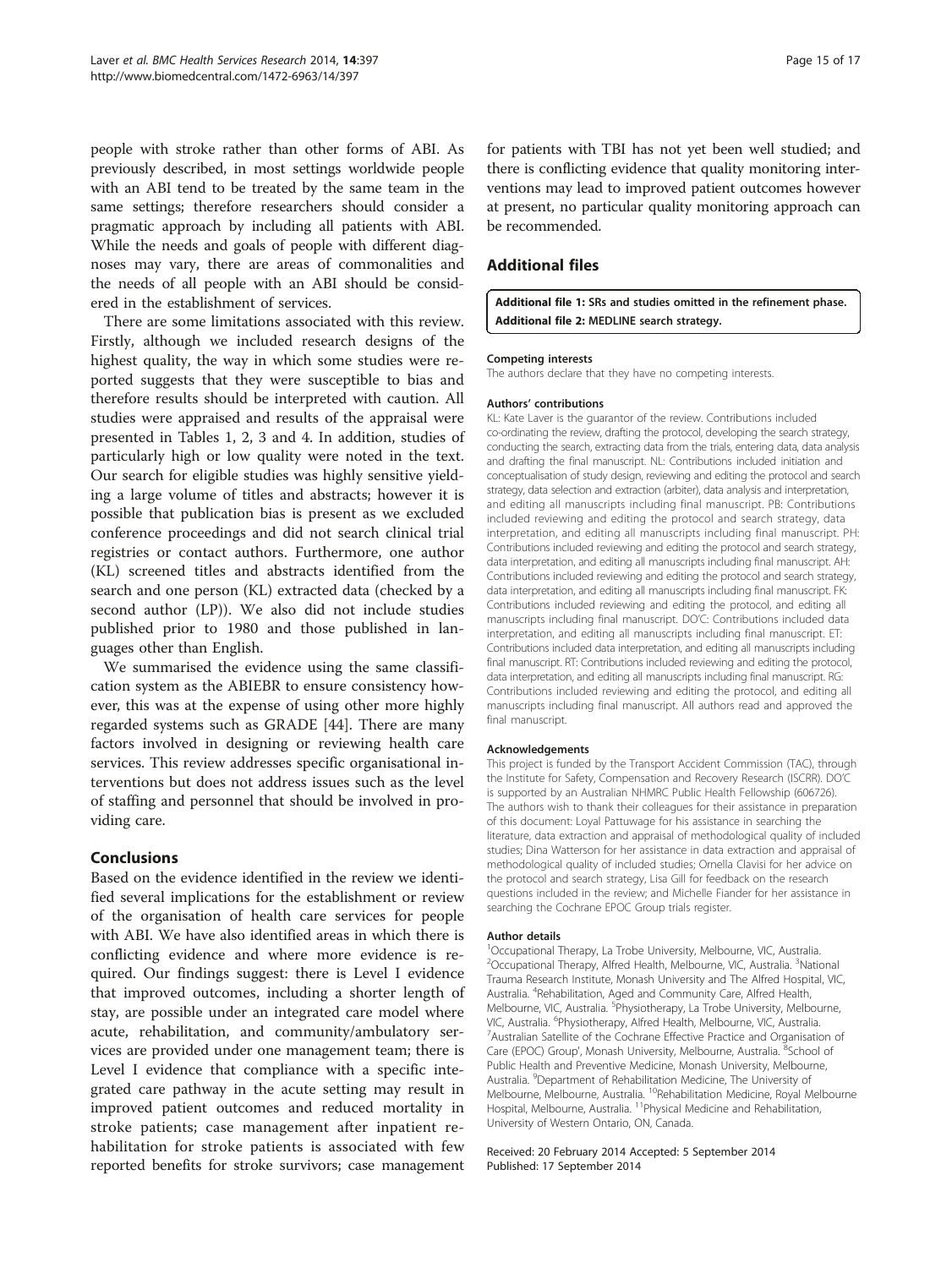- <span id="page-15-0"></span>Australian Bureau of Statistics: Disability, ageing and carers: summary of findings, Australia. In ABS cat no 4430.0. ABS: Canberra; 2004.
- Faul M, Xu L, Wald M, Coronado V: Traumatic brain injury in the United States: emergency department visits, hospitalizations, and deaths. In Atlanta: Centers for Disease Control and Prevention, National Center for Injury Prevention and Control; 2010.
- 3. Key facts and statistics: Key facts and statistics. [https://www.headway.org.](https://www.headway.org.uk/key-facts-and-statistics.aspx) [uk/key-facts-and-statistics.aspx.](https://www.headway.org.uk/key-facts-and-statistics.aspx)
- 4. Australian Institute of Health and Welfare: National community services data dictionary. In Cat. no. HWI 91. Canberra: AIHW; 2006.
- Turner-Stokes L, Wade D: Rehabilitation following acquired brain injury: concise guidance. Clin Med 2004, 4(1):61-65.
- 6. Cramer C, Sur M, Dobkin B, O'Brien C, Sanger T, Trojanowski J, Rumsey J, Hicks R, Cameron J, Chen D, Chen W, Cohen L, DeCharms C, Duffy C, Eden G, Fetz E, Filart R, Freund M, Grant S, Haber S, Kalivas P, Kolb B, Kramer A, Lynch M, Mayberg H, McQuillen P, Nitkin R, Pascual-Leone A, Reuter L, Schiff N, et al: Harnessing neuroplasticity for clinical applications. Brain 2011, 134(6):1591–1609.
- 7. Stein S, Georgoff P, Meghan S, Mirza K, Sonnad SS: 150 years of treating severe traumatic brain injury: A systematic review of progress in mortality. J Neurotrauma 2010, 27(7):1343–1353.
- Stroke Unit Trialists' Collaboration: Organised inpatient (stroke unit) care for stroke. Cochrane Database Syst Rev 2007, (4):CD000197. Art. No.: CD000197. doi:10.1002/14651858.CD000197.pub2.
- ERABI: Evidence-Based Review of Moderate to Severe Acquired Brain **Injury.** In 2012.
- 10. Laver K, Lannin N, O'Connor D, Bragge P, Hunter P, Khan F, Holland A, Teasell R, Gruen R: Organising health care services for people with an acquired brain injury requiring acute care or rehabilitation services. In PROSPERO; 2013.
- 11. Shea B, Grimshaw J, Wells G, Boers M, Andersson N, Hamel C, Porter A, Tugwell P, Moher D, Bouter L: Development of AMSTAR: a measurement tool to assess the methodological quality of systematic reviewa. BMC Med Res Methodol 2007, 7(10).
- 12. Moseley A, Herbert R, Sherrington C, Maher C: Evidence for physiotherapy practice: a survey of the Physiotherapy Evidence Database (PEDro). Aust J Physiother 2002, 48:43–49.
- 13. Downs S, Black N: The feasibility of creating a checklist for the assessment of the methodological quality both of randomised and non-randomised studies of health care interventions. *J Epidemiol* Community Health 1998, 52:377–384.
- 14. Indredavik B, Fjaertoft H, Ekeberg G, Loge A, Morch B: Benefit of an extended stroke unit service with early supported discharge: a randomized, controlled trial. Stroke 2000, 31(12):2989–2994.
- 15. vanHolmqvist L, vVon KL, Kostulas V, Holm M, Widsell G, Tegler H, Johansson K, Almazan J, de Pedro-Cuesta J: A randomized controlled trial of rehabilitation at home after stroke in southwest Stockholm. Stroke 1998, 29(3):591–597.
- 16. Kalra L, Evans A, Perez I, Knapp M, Donaldson N, Swift C: Alternative strategies for stroke: a prospective randomised controlled trial. Lancet 2000, 356:894–899.
- 17. Kwan J, Sandercock P: In-hospital care pathways for stroke. Cochr Database Syst Rev (Online) 2004, 2:CD002924.
- 18. Middleton S, McElduff P, Ward J, Grimshaw JM, Dale S, D'Este C, Drury P, Griffiths R, Cheung NW, Quinn C, Evans M, Cadilhac D, Levi C, QASC Trialists Group: Implementation of evidence-based treatment protocols to manage fever, hyperglycaemia, and swallowing dysfunction in acute stroke (QASC): a cluster randomised controlled trial. Lancet 2011, 378(9804):1699–1706.
- 19. Sulch D, Perez I, Melbourn A, Kalra L: Randomized controlled trial of Integrated (managed) Care Pathway for stroke rehabilitation. Stroke 2000, 31(8):1929–1934.
- 20. Falconer JA, Roth EJ, Sutin JA, Strasser DC, Chang RW: The critical path method in stroke rehabilitation: lessons from an experiment in cost containment and outcome improvement. QRB Qual Rev Bull 1993, 19(1):8–16.
- 21. Odderson I, McKenna B: A model for management of patients with stroke during the acute phase: Outcome and economic implications. Stroke 1993, 24:1823–1827.
- 22. Ross G, Johnson D, Kobernick M: Evaluation of a critical pathway for stroke. J Am Osteopath Assoc 1997, 97(5):269–276.
- 23. Ellis G, Mant J, Langhorne P, Martin D, Winner S: Stroke liason workers for stroke patients and carers: an individual patient data meta-analysis. Cochrane Database Syst Rev 2010, 5. Art. No.: CD005066. doi:10.1002/ 14651858.CD005066.pub2.
- 24. Allen K, Hazelett S, Jarjoura D, Hua K, Wright K, Weinhardt J, Kropp D: A randomized trial testing the superiority of a postdischarge care management model for stroke survivors. J Stroke Cerebrovasc Dis 2009, 18(6):443–452.
- 25. Patterson PK, Maynard H, Chesnut RM, Carney N, Mann NC, Helfand M: Evidence of case management effect on traumatic-brain-injured adults in rehabilitation. Care Manag J 1999, 1(2):87–97.
- 26. Bell K, Brockway J, Hart T, Whyte J, Sherer M, Fraser R, Temkin N, Dikmen S; Scheduled telephone intervention for traumatic brain injury: a multicenter randomized controlled trial. Arch Phys Med Rehabil 2011, 92(10):1552–1560.
- 27. Bell K, Hoffman J, Temkin N, Powell J, Fraser R, Esselman P, Barber J, Dikmen S: The effect of telephone counselling on reducing posttraumatic symptoms after mild traumatic brain injury: a randomised trial. J Neurol Neurosurg Psychiatry 2008, 79(11):1275–1281.
- 28. Bell KR, Temkin NR, Esselman PC, Doctor JN, Bombardier CH, Fraser RT, Hoffman JM, Powell JM, Dikmen S: The effect of a scheduled telephone intervention on outcome after moderate to severe traumatic brain injury: a randomized trial. Arch Phys Med Rehabil 2005, 86(5):851–856.
- 29. Trexler LE, Trexler LC, Malec JF, Klyce D, Parrott D: Prospective randomized controlled trial of resource facilitation on community participation and vocational outcome following brain injury. J Head Trauma Rehabil 2010, 25(6):440–446.
- 30. Fearon P, Langhorne P, Early Supported Discharge Trialists: Services for reducing duration of hospital care for acute stroke patients. Cochrane Database Syst Rev 2012, 9. Art. No.: CD000443. doi:10.1002/14651858. CD000443.pub3.
- 31. Andersen H, Schultz-Larsen K, Kreiner S, Forchhammer B, Eriksen K, Brown A: Can readmission after stroke be prevented? Results of a randomized clinical study: a postdischarge follow-up service for stroke survivors. Stroke 2000, 31(5):1038–1045.
- 32. Forster A, Young J, Green J, Patterson C, Wanklyn P, Smith J, Murray J, Wild H, Bogle S, Lowson K: Structured re-assessment system at 6 months after a disabling stroke: a randomised controlled trial with resource use and cost study. Age Ageing 2009, 38(5):576–583.
- 33. Ghaffar O, McCullagh S, Ouchterlony D, Feinstein A: Randomized treatment trial in mild traumatic brain injury. J Psychosom Res 2006, 61(2):153–160.
- Wade DT, Crawford S, Wenden FJ, King N, Moss NE: Does routine follow up after head injury help? A randomised controlled trial. J Neurol Neurosurg Psychiatry 1997, 62(5):478–484.
- 35. Wade DT, King NS, Wenden FJ, Crawford S, Caldwell FE: Routine follow up after head injury: a second randomised controlled trial. J Neurol Neurosurg Psychiatry 1998, 65(2):177–183.
- 36. Ytterberg C, Anderson M, Britton M: How do stroke patients fare when discharged straight to their homes? A controlled study on the significance of hospital follow-up after one month. Scand J Rehabil Med 2000, 32(2):93–96.
- 37. Parker C, Schwamm LH, Fonarow GC, Smith EE, Reeves MJ: Stroke quality metrics: systematic reviews of the relationships to patient-centered outcomes and impact of public reporting. Stroke 2012, 43(1):155–162.
- 38. Dirks M, Baeten SA, Dippel DW, van Exel NJ, van Wijngaarden JD, Huijsman R, Koudstaal PJ, Niessen LW, Practise I: Real-life costs and effects of an implementation program to increase thrombolysis in stroke. Neurology 2012, 79(6):508–514.
- 39. Johnston SC, Sidney S, Hills NK, Grosvenor D, Klingman JG, Bernstein A, Levin E: Standardized discharge orders after stroke: results of the quality improvement in stroke prevention (QUISP) cluster randomized trial. Ann Neurol 2010, 67(5):579–589.
- 40. Lakshminarayan K, Borbas C, McLaughlin B, Morris NE, Vazquez G, Luepker RV, Anderson DC: A cluster-randomized trial to improve stroke care in hospitals. Neurology 2010, 74(20):1634–1642.
- 41. Strasser DC, Falconer JA, Stevens AB, Uomoto JM, Herrin J, Bowen SE, Burridge AB: Team training and stroke rehabilitation outcomes: a cluster randomized trial. Arch Phys Med Rehabil 2008, 89(1):10–15.
- 42. Hinchey JA, Shephard T, Tonn ST, Ruthazer R, Hermann RC, Selker HP, Kent DM: The Stroke Practice Improvement Network: a quasiexperimental